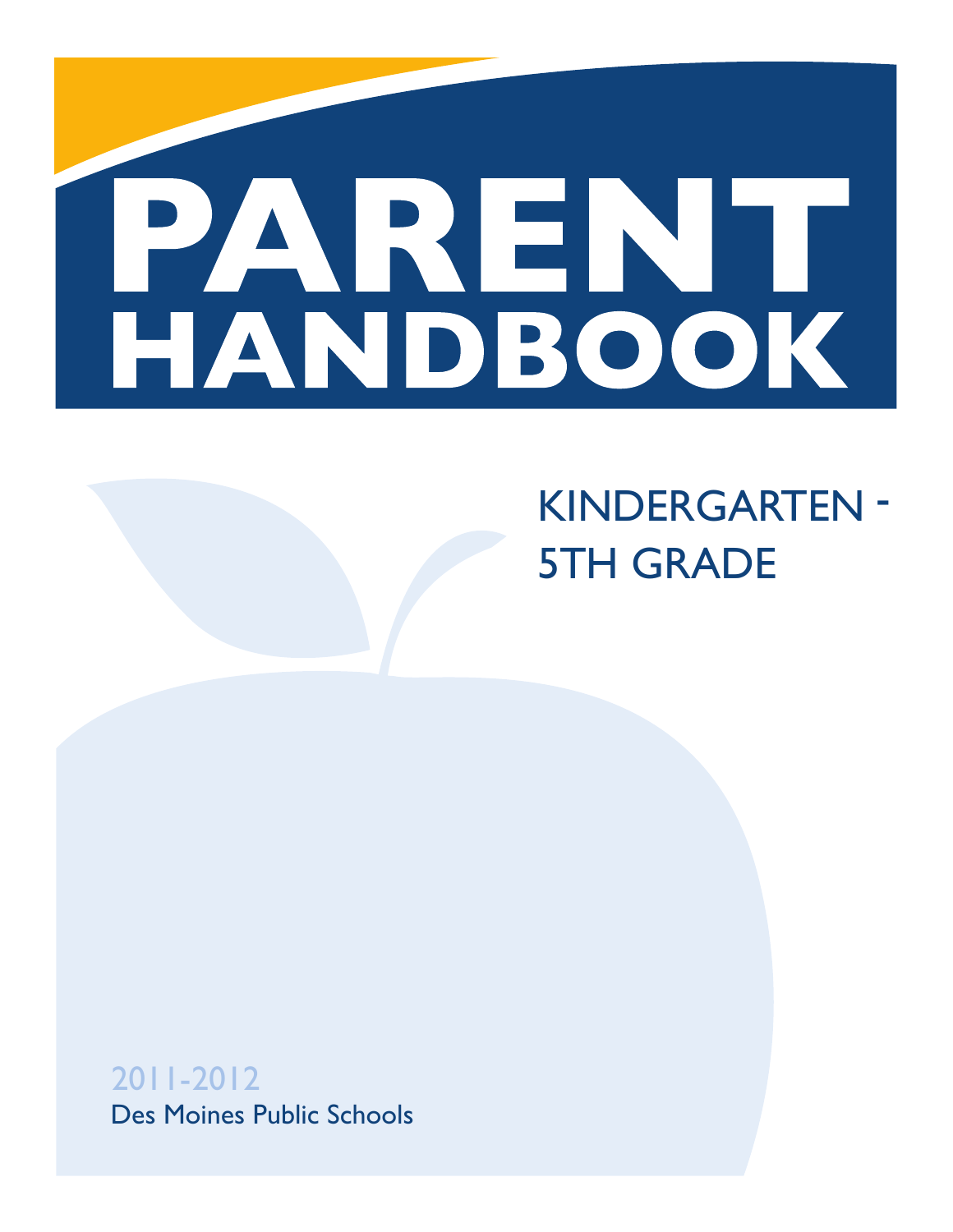# **District Information**

# **District Mission and Beliefs**

*"The Des Moines Public Schools equips students for life by challenging each one to achieve rigorous standards in academics, arts and career preparation."* 

# **ELEMENTARY AND EARLY CHILDHOOD PROGRAMS 901 Walnut Street Des Moines, IA 50309**

Tina Jensen ............................ K-8 Executive Director, Southeast Region Susan Tallman ............... Pre -K-8 Executive Director, Northwest Region

# **FREQUENTLY USED PHONE NUMBERS**

| Welcome Center (Registration for new to the district families) 242-7371 |  |
|-------------------------------------------------------------------------|--|
|                                                                         |  |

# **DISTRICT WEBSITE**

www.dmps.k12.ia.us

*This student handbook is intended to help acquaint families with our elementary school programs. This handbook is not a contract, and the rules and guidelines described in this handbook are subject to change anytime without notice. Parents are encouraged to contact their school with any specific questions or other concerns.*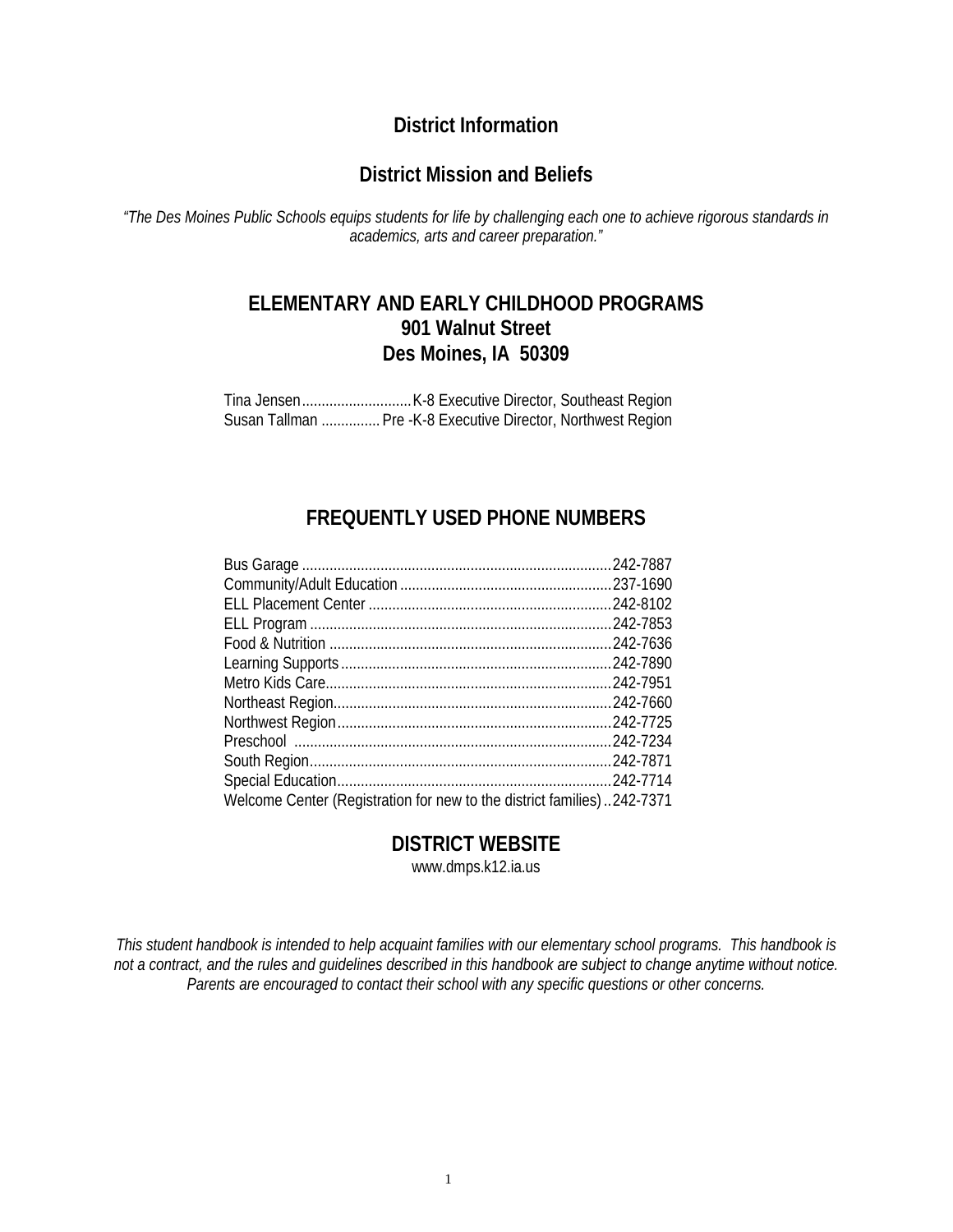# **Table of Contents**

Absences and Tardiness Adjusted Dismissal Special Instructions Animals on the Playground Bicycles Building Hours Care of School Property Cell Phones **Conferences** Contacting Your Child at School Corporal Punishment Counseling Services Crossing Guards Curriculum Guides Education and Employment Equity Emergency Drills Emergency Information Field Trips Food/Treats Fundraising Handicapped Accessibility Head Lice Health Information Homework Human Growth and Development Illness/Injury

Immunizations Kindergarten Registration Library Use Permission Lunch and Breakfast Programs Metro Kids Care Open Enrollment Parent-Teacher Association Information Personal Items from Home Playground Safety **Registration** Rollerblades/Skateboards Safety Patrol School Bus Rules School Closing or Early Dismissal School Medication Guidelines/Drug Policy Sex Offender Registry Sick Child at School Smoking Policy Staff/Parent E-Mail Guidelines Student Accident Insurance Student Physicals/Health Screenings Student Records **Visitors** Volunteers

# **Appendices**

| Appendix A | Student Discipline Code    |
|------------|----------------------------|
| Appendix B | Directory Information      |
| Appendix C | Network Agreement          |
| Appendix D | Attendance                 |
| Appendix E | <b>Educational Equity</b>  |
| Appendix F | Allegations of Abuse       |
| Appendix G | <b>Rehabilitation Act</b>  |
| Appendix H | Search and Seizure         |
| Appendix I | <b>Homeless Definition</b> |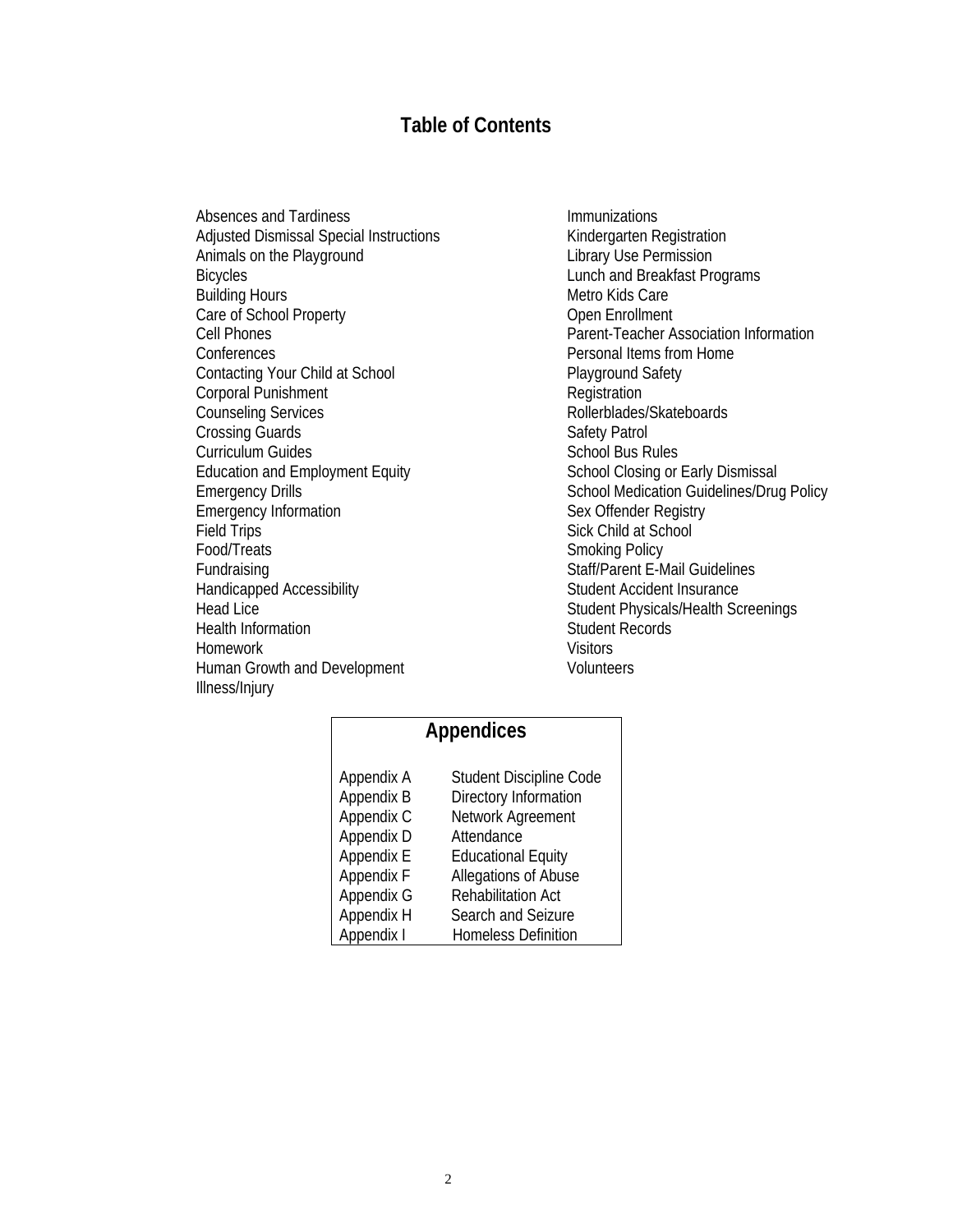## **Absences and Tardiness**

Research has consistently shown that students who attend school regularly and on time usually experience more academic success. Please make every effort to ensure your child's prompt and regular attendance

There are times when children should not be in school because of illness, injury, or other reasons. It is the parent's responsibility to contact the school by 8:00 a.m. if a child will not be in school.

If your child needs to be excused from school for a doctor or dentist appointment, please let the office know in the morning. Please sign your child out when you leave and back in when you return.

Children may be excused from participation in any activity that is contrary to your religious beliefs. Simply send a note to the teacher listing activities in which your child should not participate. If your child must miss school for special religious instruction, services, or holidays, please send a note to the teacher at least one day prior to the absence.

For the complete Des Moines Public Schools attendance policy, please refer to Appendix A.

#### **Adjusted Dismissal –(Every Wednesday) Special Instructions For Your Child**

Parents, please note the dates on the school calendar of scheduled early dismissals and make arrangements for your child/children for those days. We also would ask that you make prior arrangements for your children for those days that we might have early dismissal because of inclement weather. Please take the time now to discuss the exact procedure to follow so your child(ren) will know what do when it is announced that we have early dismissal. Help us be prepared and send us notes so the teachers and office personnel know what you want your child(ren) to do.

#### **Animals on the Playground**

Animals on the playground constitute a danger to youngsters. If we are unable to reach the owner of the animal on school property, we will contact the City Animal Control Department. We appreciate your cooperation in keeping any pets at home.

#### **Bicycles**

The riding of bicycles to school is reserved by parents for students in grades 4 and 5. A consent note must be signed by the parent and provided to the school before a student rides their bike to school.

There shall be no riding of bicycles on the playground or school sidewalks during school hours. Bicycles are to be placed in the bicycle racks and locked until dismissal. The school is not responsible for lost, stolen or damaged bicycles. We strongly encourage students to wear helmets if they ride bikes to school. The school is not responsible for the safety of students who choose to ride bicycles to and from school.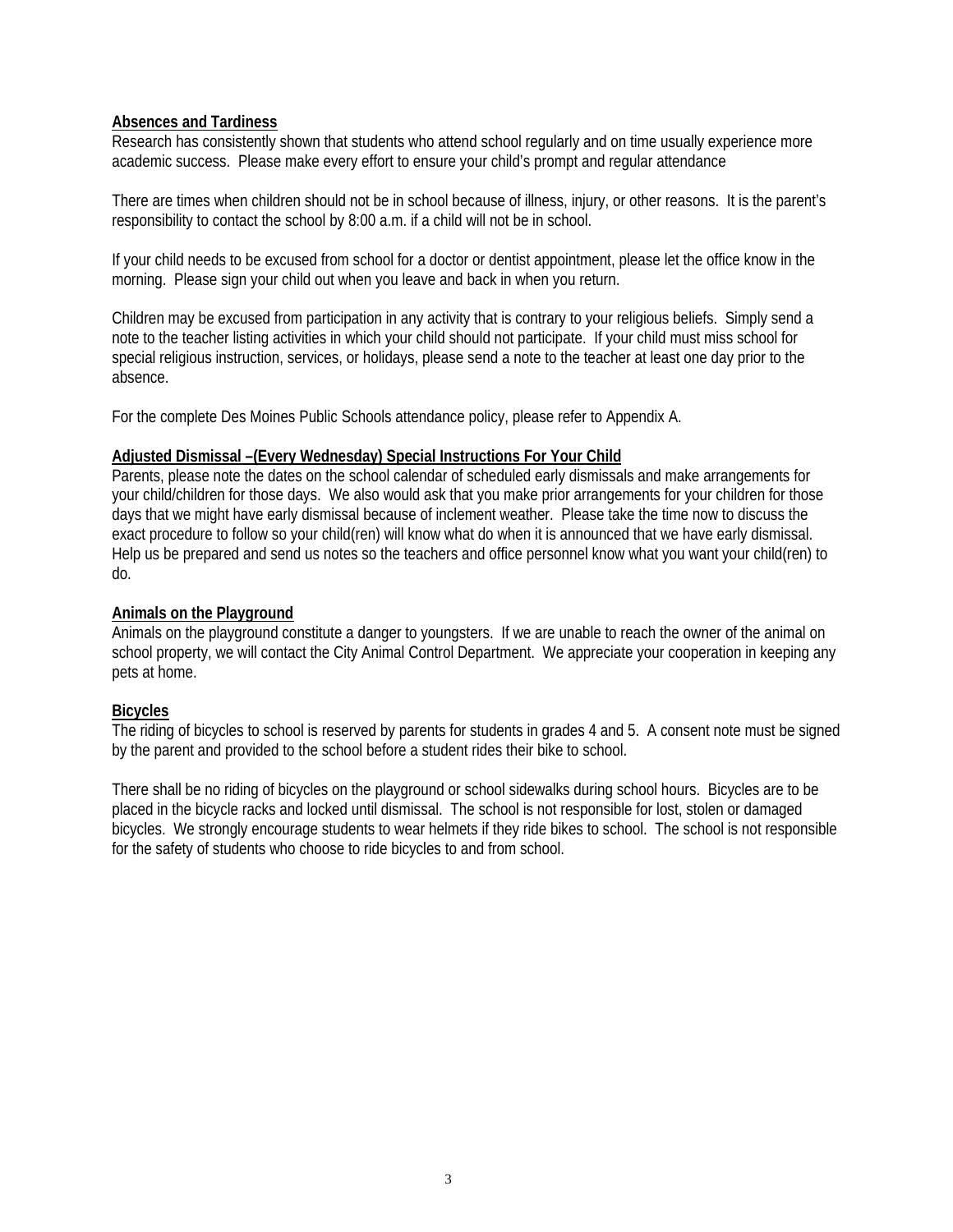#### **Building Hours**

| <b>Early Start Schools</b> |                        | <b>Late Start Schools</b> |                    |
|----------------------------|------------------------|---------------------------|--------------------|
| <b>Capitol View</b>        | King                   | <b>Brubaker</b>           | Monroe             |
| Carver                     | <b>McKinley</b>        | Capitol Park              | Moulton            |
| Cowles                     | Park Avenue            | Cattell                   | Oak Park           |
| Downtwoon School           | <b>Phillips</b>        | Findley                   | Perkins 8:30-3:15  |
| Edmunds                    | Smouse Every Wednesday | Garton                    | Pleasant Hill      |
|                            | Early out 1:25         |                           |                    |
| Greenwood                  | South Union            | <b>Hillis</b>             | <b>River Woods</b> |
| Hanawalt                   | Stowe                  | Jackson                   | Samuelson          |
| Howe                       | <b>Walnut Street</b>   | Lovejoy                   | Studebaker         |
| Hubbell                    | Willard                | Madison                   | Windsor            |
| Jefferson                  |                        | <b>Morris</b>             | Wright             |

#### **Care of School Property**

Staff, students, parents, and community take great pride in schools and their appearance. We expect students to take care of school property including their desks, chairs, books, lockers, and school equipment. We do not tolerate vandalism. We require parents to reimburse the school district for any school property their child may have intentionally damaged or destroyed.

#### **Cell Phones**

Students are not to have cell phones at school.

#### **Conferences**

Communication between home and school is very important. The teacher and the parent should not hesitate to contact each other about the progress of a student. By working together, the parent and teacher can help the student make maximum progress in school.

Des Moines Schools will hold scheduled conferences for every child in the fall and spring of each school year for kindergarten through grade 5. At these conferences, teachers and parents share important information about students. Parents, teachers, or other school staff may request additional conferences when anyone feels that more communication would benefit the student.

#### **Contacting Your Child at School**

If you need to contact your child during the school day, you may telephone. If you visit the school, you must stop in the office first. To prevent disruption of the class, the office will deliver a message to your student.

#### **Corporal Punishment, Restraint, and Physical Confinement and Detention**

State law forbids school employees from using corporal punishment against any student. Certain actions by school employees are not considered corporal punishment. Additionally, school employees may use "reasonable and necessary force, not designed or intended to cause pain" to do certain things, such as prevent harm to persons or property.

State law also places limits on school employees' abilities to physically confine and detain and to physically restrain any student. The law limits why, how, where, and for how long a school employee may physically confine and detain and physically restrain a child. If a child is restrained, or confined and detained, the school must maintain documentation and must provide certain types of notice to the child's parent as required by Iowa Administrative Code Chapter 103.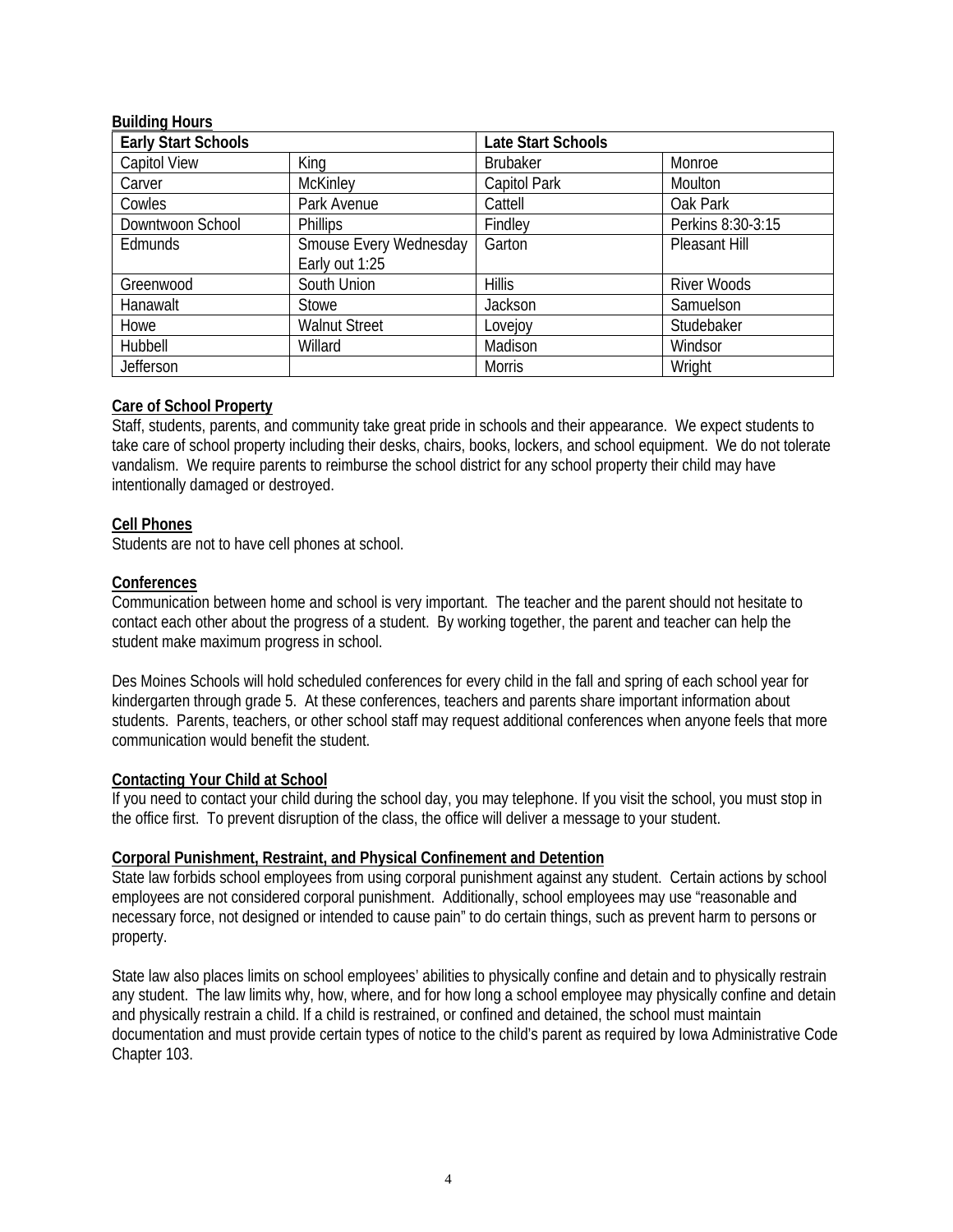#### **Counseling Services**

The Des Moines Public School System has an excellent counseling program. Counselors are on duty every school day. If you feel that your child needs to talk with a counselor, please let the teacher or principal know.

#### **Crossing Guards**

The City of Des Moines Police Department provides adult crossing guards in some locations in the District. The establishment of an adult guard is based on factors determined in accordance with the rules as established by the City of Des Moines Planning and Zoning Commission.

#### **Curriculum Guides**

Curriculum is currently being revised to align with the newly-adopted Iowa Core. When revision is complete, subject and grade level information will be found at the "Curriculum" tab on the district website at www.dmps.k12.ia.us

#### **Education and Employment Equity**

We are committed to including people from all backgrounds in our school. For the complete district policy on education and employment equity, please see Des Moines Public Schools Policies: Appendix B Code(s) 402.1, 402.2, 454, and 601.

#### **Emergency Drills**

To make sure that the children learn how to leave the building safely when they hear the fire alert signal, the school will conduct a fire drill once a month. In addition to monthly fire drills, the school will also conduct tornado drills. Each school has also designed a comprehensive evacuation plan in case of an emergency. Staff reviews the plan regularly.

#### **Emergency Information**

Emergency Information is for your student's protection. **Please update the emergency information as needed.** We must have a way to contact you or someone you have designated in case of an emergency. Let us know immediately of any changes in information such as your job location, childcare provider, phone numbers, or addresses. If you have an unlisted number and do not wish it to be put on a class list, indicate that clearly by the number. Be sure to include all names of individuals authorized to pick your child up from school.

#### **Field Trips**

Properly planned, well-conducted and carefully supervised field trips are a vital part of the curriculum. Field trips allow students to learn from first-hand experiences and observations. They help students view the whole world as their learning environment. Occasionally field trips may be scheduled. Parents will be notified of field trips.

It is district policy that pupils will not be permitted to leave school grounds for a field trip until a signed statement of permission from a parent is on file at school. Any exception to this would need to be approved by the principal. Children are responsible for getting the information home and returned to school. All school rules apply for field trips.

#### **Food/Treats**

The risk of food borne illnesses is taken into account in the preparation and handling of food at school. The District uses guidelines that allow for school communities to enjoy food at school functions but to do so in a way that best minimizes the risks of spreading food borne illnesses. Copies of the district's food guidelines are available from the building principal or school nurse.

Homemade foods are not allowed at school functions in which students will be participating. This includes such activities as bake sales, classroom treats or fun nights. Only prepackaged, commercially prepared foods are to be used. Individually wrapped foods are preferred.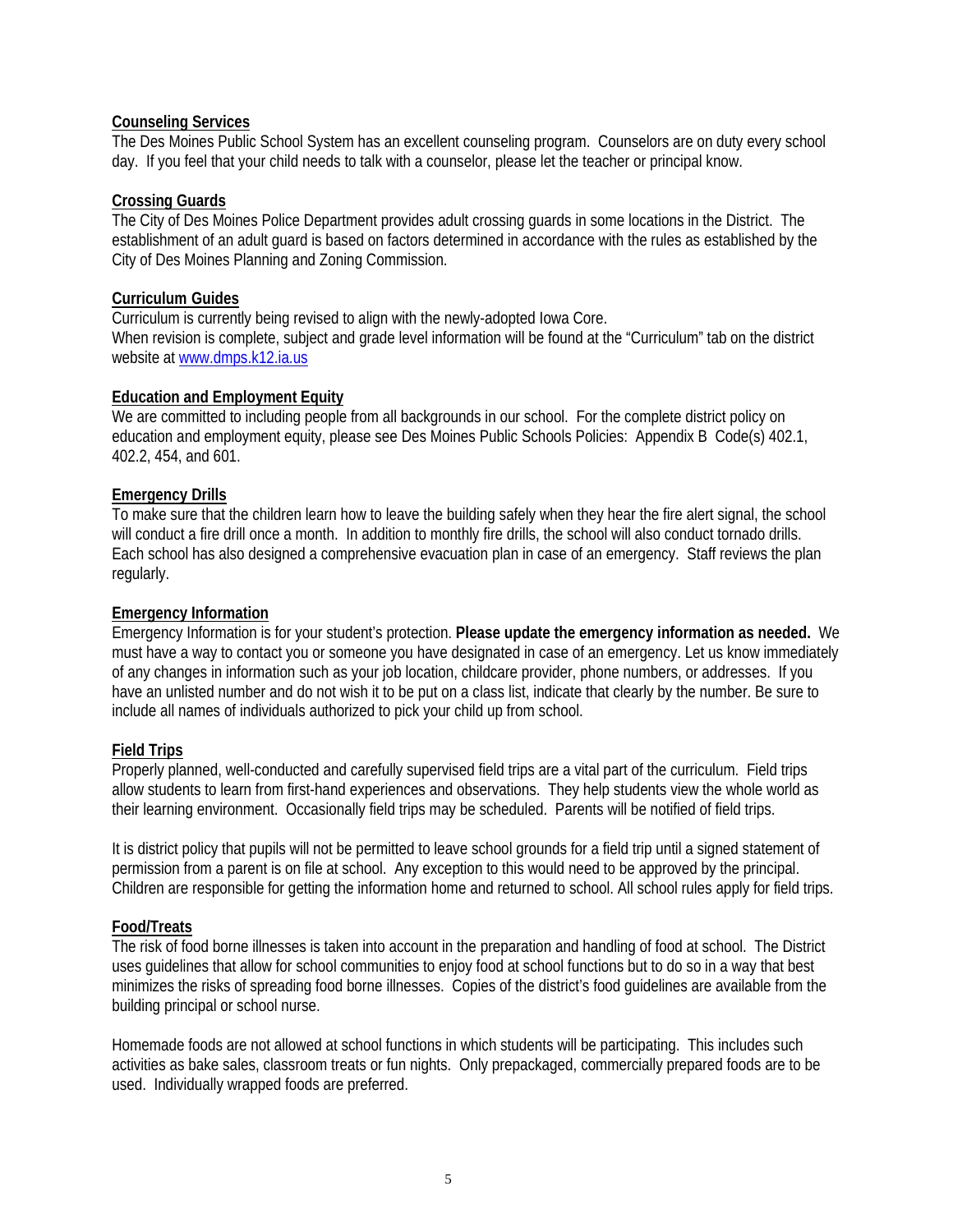#### **Fundraising**

Most schools conduct fund raising activities, often coordinated through PTA/PTO, which are expected to adhere to Des Moines Public Schools Policies:

 Code 547.1 Fund-Raising Code 764 Food Items Offered or Sold

#### **Handicapped Accessibility**

Persons with disabilities who need information about accessibility to the building or who need sign or language interpreters should contact the principal or the elementary department.

#### **Head Lice (Pediculosis)**

The Des Moines Public Schools have adopted treatment guidelines for managing head lice developed by the Iowa Department of Education Public Health. Our district is sensitive to the hardship that managing head lice in families presents and weighs the risk of spreading head lice in schools (which with simple precautions is relatively low) against the sure detriment to student learning that results from school exclusion.

To keep the incidence of head lice from being transmitted, parents are asked to check all family members for head lice regularly and to treat those found to have live lice or new eggs. Children found to have head lice should be treated before returning to school. Parents are asked to notify the school nurse so that the incidence of lice in the school can be monitored and action taken if a rise in incidence is noted.

If you have questions about the district's Head Lice guidelines or need assistance in the treatment of lice, please contact your School Nurse.

#### **Health Information**

The district respects your child's privacy and takes measures to assure the security of student health records. Information regarding health problems that may affect student performance should be communicated directly to the school nurse. Written parental permission is required before the school nurse can share educationally relevant health information (to include medical diagnosis) with school staff working with your child.

#### **Homework**

There is a positive correlation between homework and student achievement. Homework may be assigned at all grade levels. Homework is assigned in order to:

- a) enable students to learn more about a topic that has been presented in class
- b) provide students with essential practice in needed skills
- c) enrich and extend school experiences
- d) allow the teacher to provide for individual differences
- e) help develop good work habits and responsibility
- f) assist students in learning to make wise use of time

#### **Human Growth & Development**

Fourth grade girls receive instruction on physical changes that occur during adolescence to include an explanation of menstruation. Fifth grade boys and girls growth and development instruction includes information about the physical, emotional and social changes that occur during adolescence. An introduction into how germs are spread to include information about HIV/AIDS is also shared.

Parents may contact the school nurse if they wish to review the materials. A parent or guardian may write a note to the Principal requesting that their child be excused from any or all of these classes.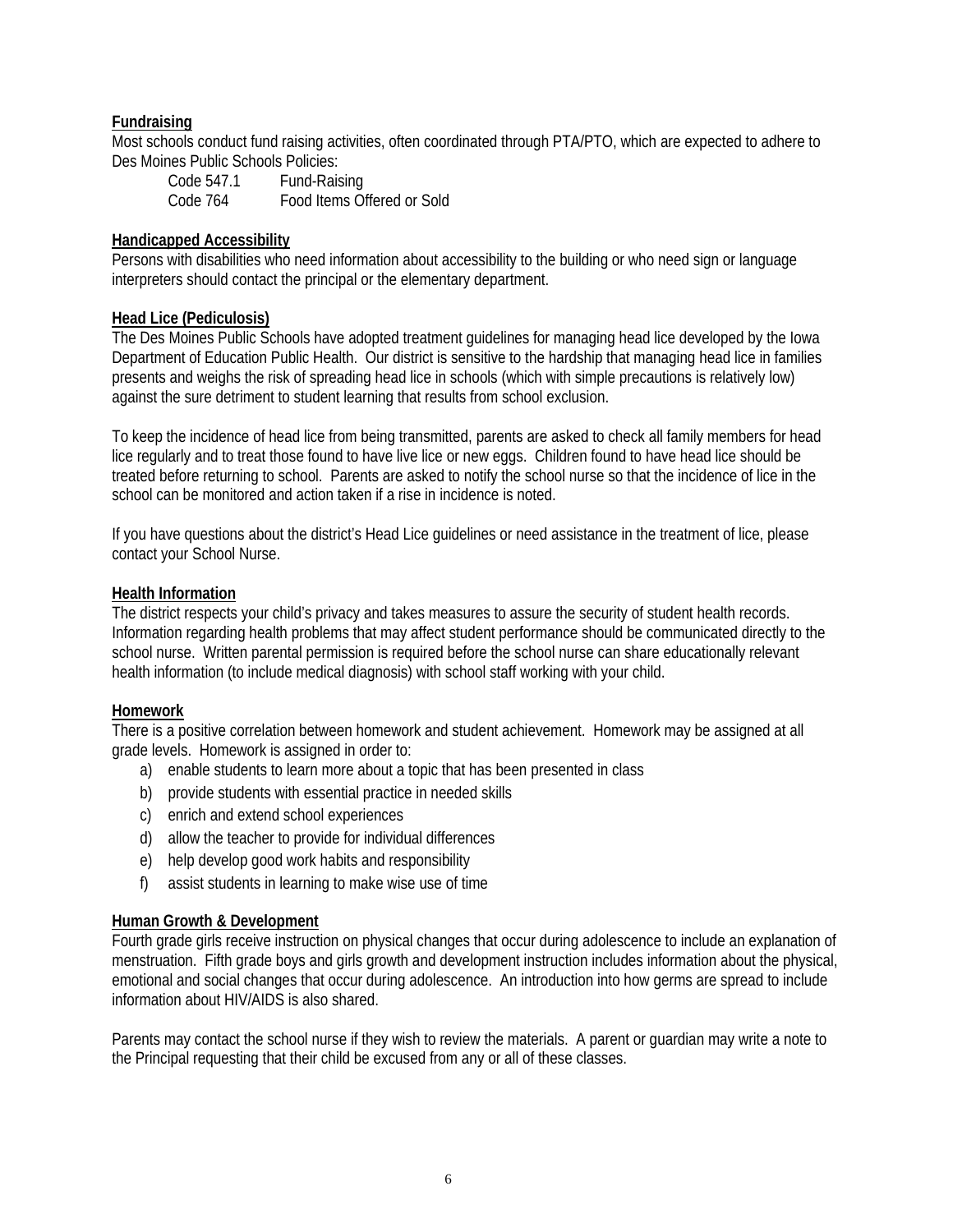#### **Immunizations**

For the safety of all, Iowa law requires that children have the required immunizations before entering school. Additionally, students applying for initial enrollment who have been in a country other than the United States within the calendar year preceding school enrollment must provide proof of negative tuberculosis status prior to attending school. A Mantoux skin test or chest x-ray is requested. A listing of current immunization requirements can be obtained from the school nurse. Please provide the school nurse with copies of these records as soon as possible so that the requirements to attend school can be met and loss of instruction can be avoided.

#### **Kindergarten Registration**

A pupil shall not be admitted to kindergarten unless he/she is five years of age on or before the 15th day of September of the current school year, except those identified as needing special education services, who may enter the preschool Early Access program at age 0 through age 7. This policy is in the Iowa Code and is not negotiable.

All pupils, upon entering the Des Moines Independent Community School District shall present a birth certificate or other satisfactory evidence of birth date, proof of current immunization **and proof of address**. Families new to the district register at the Welcome Center. Call 242-7371 for an appointment.

#### **Library Use Permission**

Students who are registered in the Des Moines Public Schools may check out the allotted number of books from their school's library. No fees will be charged for using the school library, and no fines will be charged for overdue books. However, only students who return their books will have the privilege of checking out books weekly. Schools will charge a reasonable fee for lost or damaged books and school property. Any parent who wishes to rescind the library privilege for a child may contact the principal in writing.

#### **Lunch and Breakfast Programs**

All Des Moines Public Schools serve lunch and breakfast daily. Students are given a monthly menu, the menu is also posted on the district website (www.dmps.k12.ia.us) under food and nutrition.

Each student has a meal account with a number that is entered when food is purchased. Money may be deposited by cash or check made payable to (school name) cafeteria. Households will be notified weekly if an account falls below \$5.00. Students must have money in their account to purchase individual milk or extra entrée.

Schools will publish new lunch and breakfast prices each year and parents should annually consider completing an Iowa eligibility application. Children whose families complete an Iowa eligibility application annually may qualify for free or reduced price meals as well as a waiver of fees. Eligibility is based on household income.

Children who were approved for free or reduced meals during the previous school year will continue to be eligible for free or reduced meals for the first 30 days of the new school year. However, if an application is not completed by the end of the first 30 days they will be required to pay for meals until another application is completed and approved. Therefore, it is recommended that a new application be completed at the beginning of each school year. To qualify for the fee waiver the application must be signed indicating the information on the students free or reduced status may be shared with the school office staff.

An application may be completed at any time during the school year. If your household income declines you are encouraged to complete an application at that time. If a change is reported that will increase benefits that change will be made. An increase in income does not need to be reported until the following school year.

Students requiring special dietary accommodations should contact the school nurse. A special diet form (available on the district website) also needs to be completed and signed by a physician.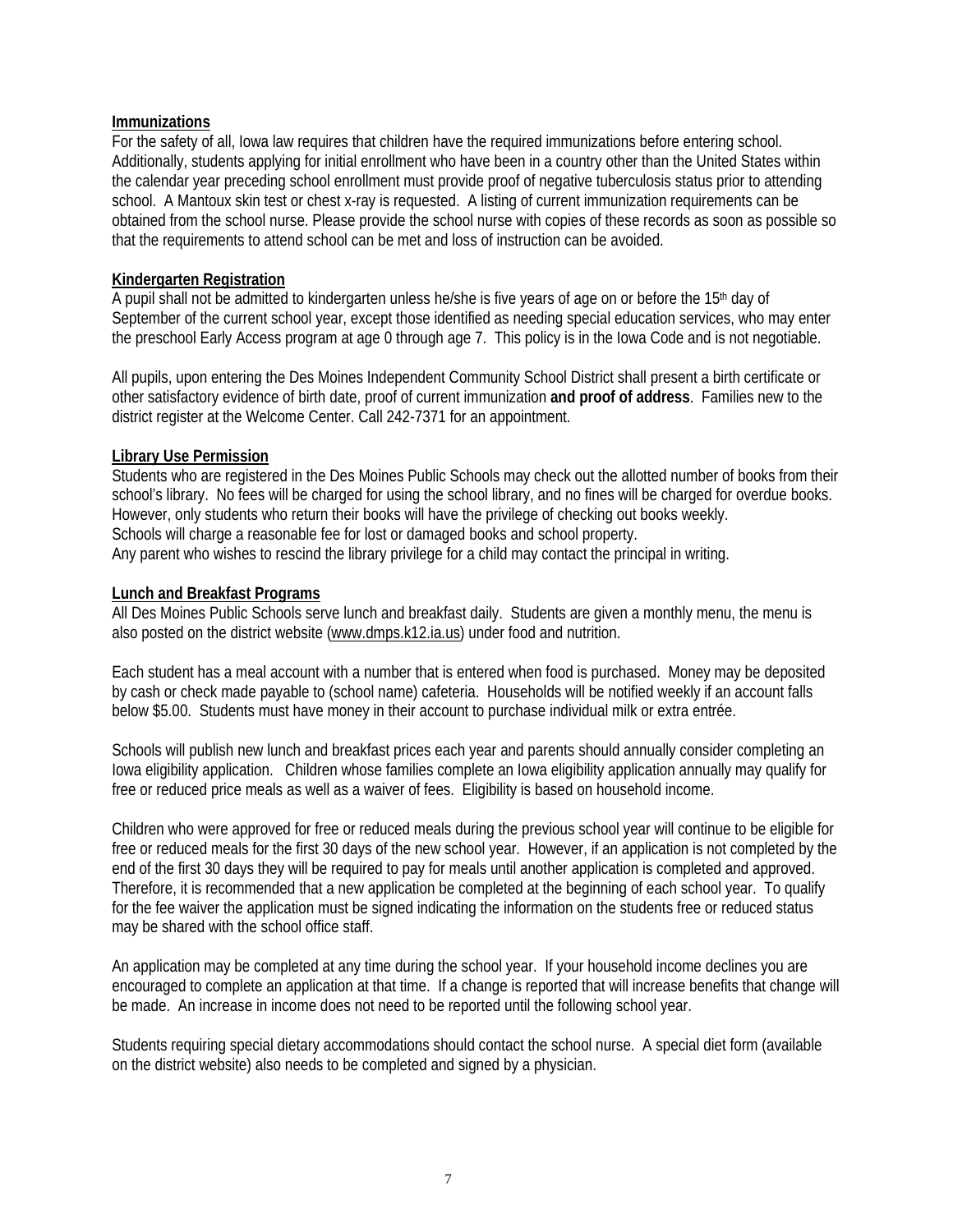#### **Metro Kids Child Care**

Metro Kids Care is a district program that offers on-site before-and-after school care. Program times are from 6:30 a.m. until school starts and then again after school until 5:45 p.m. If you are interested in this program, please contact the Metro Kids Care program at 242-7951.

#### **Open Enrollment**

As a resident of Des Moines and Iowa, you have several open enrollment options for your child. Your child may attend the neighborhood school, attend another school within the district (*Within District Open Enrollment*), or seek to attend school in another district (*Between District Open Enrollment*). Parents seeking to open enroll their student to a school other than their neighborhood school must complete an application form. Approvals are not automatic, and some restrictions may apply. The District may reject a within-district application if the number of students in that grade level is too high. Within District and Between District applications may also be denied if the enrollment or release of a student will adversely affect implementation of the district's diversity plan.

Students and their parents who have planned to attend a school other than their home school should begin to consider the implications of open enrollment denials. We encourage students to become familiar with their home school, its students, and its activities.

Applications for open enrollment must be made between July 1 and March 1 of the preceding school year. Applications may be obtained at the student's home school or the district's main offices, 901 Walnut Street, Des Moines, IA 50309. For a copy of this year's open enrollment policy and deadlines, talk to your building principal or call the Open Enrollment Department 242-7707.

#### **Parent-Teacher Association (Organization) Information**

Most schools have a parent-teacher organization. Each school's parent group has the option of belonging to the local, state, and national PTA. Most organizations meet monthly and offer a variety of activities and services that are supportive to schools. Everyone can be a member of PTA, which brings together home, school, and community interests serving as a voice for children. Contact your local school for information about their parent-teacher organization.

#### **Personal Items from Home**

For your child's protection, please only allow money to be brought to school for lunch tickets, or when you have a specific note from your school for books, or supplies. In these cases, put the money, preferably in check form, in a sealed envelope marked with your child's name, room number, and teacher's name.

To avoid damage, loss, theft, or disruption of learning, please do not allow your children to bring personal items including gum, candy, toys, beepers, or other items that are not needed at school. Please put your child's name on all items brought from home.

#### **Playground Safety**

Playground safety rules are taught and reviewed with all students. Children are instructed how to use playground equipment safely. Parents should also review these rules with their children.

#### **Registration**

Prior to the start of the school year, your neighborhood school will have registration. Information will be provided about school procedures and fees will be collected for textbooks and lunch. Please bring a proof of address (driver's license, power bill, rental agreement, etc**)** to the registration.

#### **Rollerblades/Skateboards/Scooters/Roller shoes**

Scooters, roller shoes, rollerblades, and skateboards are not allowed on school playgrounds or sidewalks during school hours.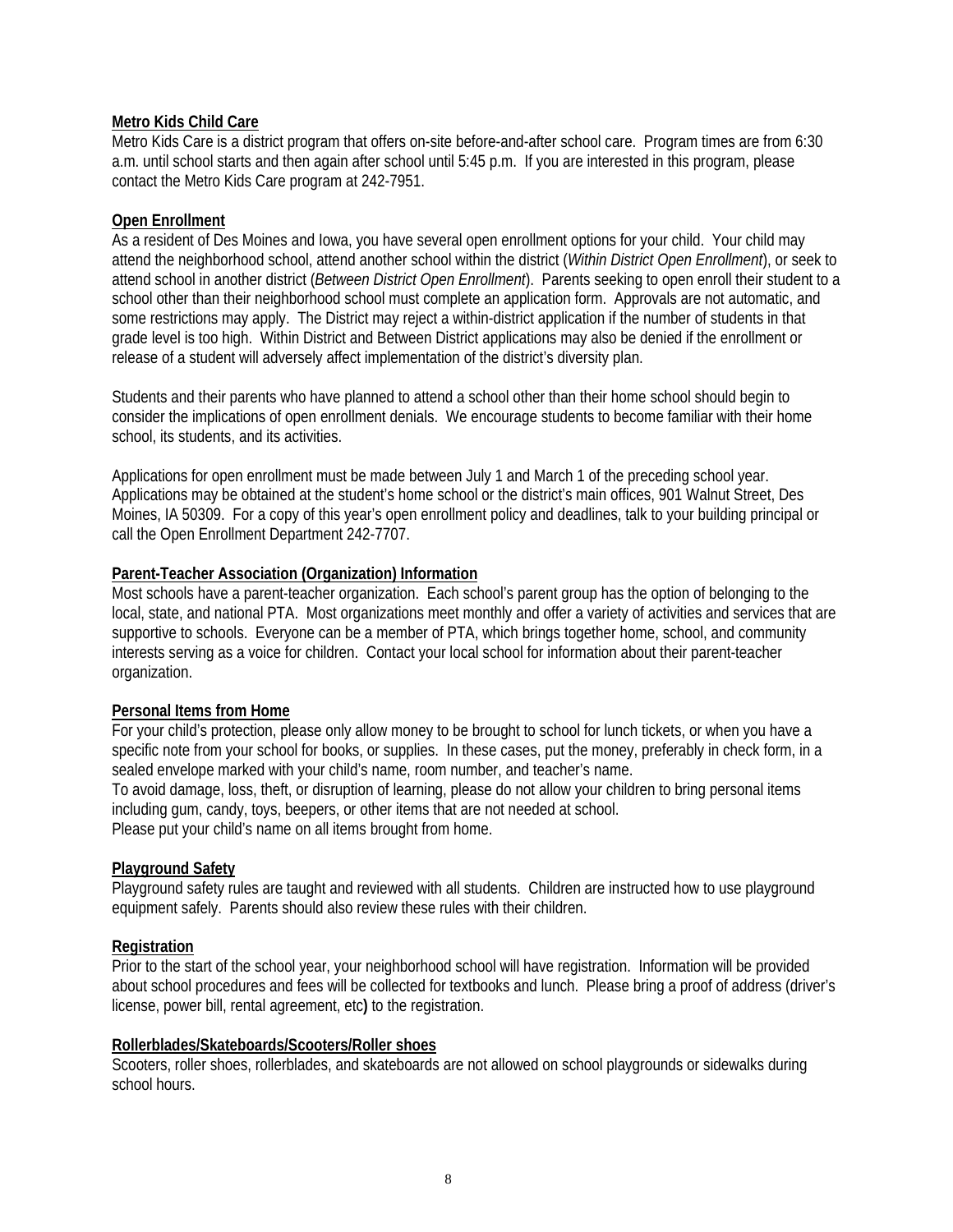#### **Safety Patrol**

Some schools provide student safety patrols under the supervision of a staff member. The privilege of serving on safety patrol is offered to 5<sup>th</sup> graders to help them develop their leadership skills.

#### **School Bus Rules**

The Des Moines Public School District intends to provide safe transportation for all students eligible for bus service. It is imperative that students' conduct themselves so that the bus driver's attention is on driving. Students who do not obey bus rules will be subject to disciplinary action.

Please explain these to your children and be sure they understand and follow these rules.

- 1. Obey the driver at all times.
- 2. Be on time for the bus, both morning and afternoon.
- 3. Wait for the bus a safe distance from the curb.
- 4. Stay seated until time to get off the bus.
- 5. Store all carry-on items out of the aisle.
- 6. Keep your hands, arms, and head inside the bus at all times.
- 7. Keep noise at a reasonable level. Conversations should be in normal tones. Silence must be observed while crossing railroad tracks.
- 8. Refrain from using profanity (by word or gesture).
- 9. Wrestling among students or throwing objects is prohibited.
- 10. Do not damage the bus or seat covers.
- 11. Smoking, igniting any item, or use of a controlled substance is prohibited.
- 12. Maintain a tidy bus; no littering.
- 13. Eating on the bus is allowed, if permitted by the driver.
- 14. Enter and leave the bus in an orderly manner; no pushing, shoving, or running.

Students violating the rules governing students riding school buses or the District Discipline Policy may be subject to disciplinary action:

#### **School Closing or Early Dismissal**

The Des Moines School District provides a recorded message that is updated if there are cancellations or delays.

If school is delayed or canceled due to severe weather or some other emergency, the decision will be announced to Des Moines radio and television stations.

When a decision is made by the Superintendent to dismiss early, each school receives instructions by telephone. This is why it is so important that parents tune to a news station when there is a question about school dismissing early, instead of calling the school. The school telephone lines need to be clear for directions from the superintendent. Parents may consult the district's website at www.dmps.k12.ia.us.

To prepare your children for such events, teach them what you want them to do if school is dismissed early. Please write these arrangements clearly on the school emergency sheet kept in the school office so your wishes can be followed. Please list options other than "call home" or "call me at work" since emergencies require quick action and open phone lines.

#### **School Medication Guidelines/Drug Policy**

Written parent/guardian consent is required for medications to be given at school. Medications must be in the original pharmacy container appropriately labeled with the students name and details for medication administration.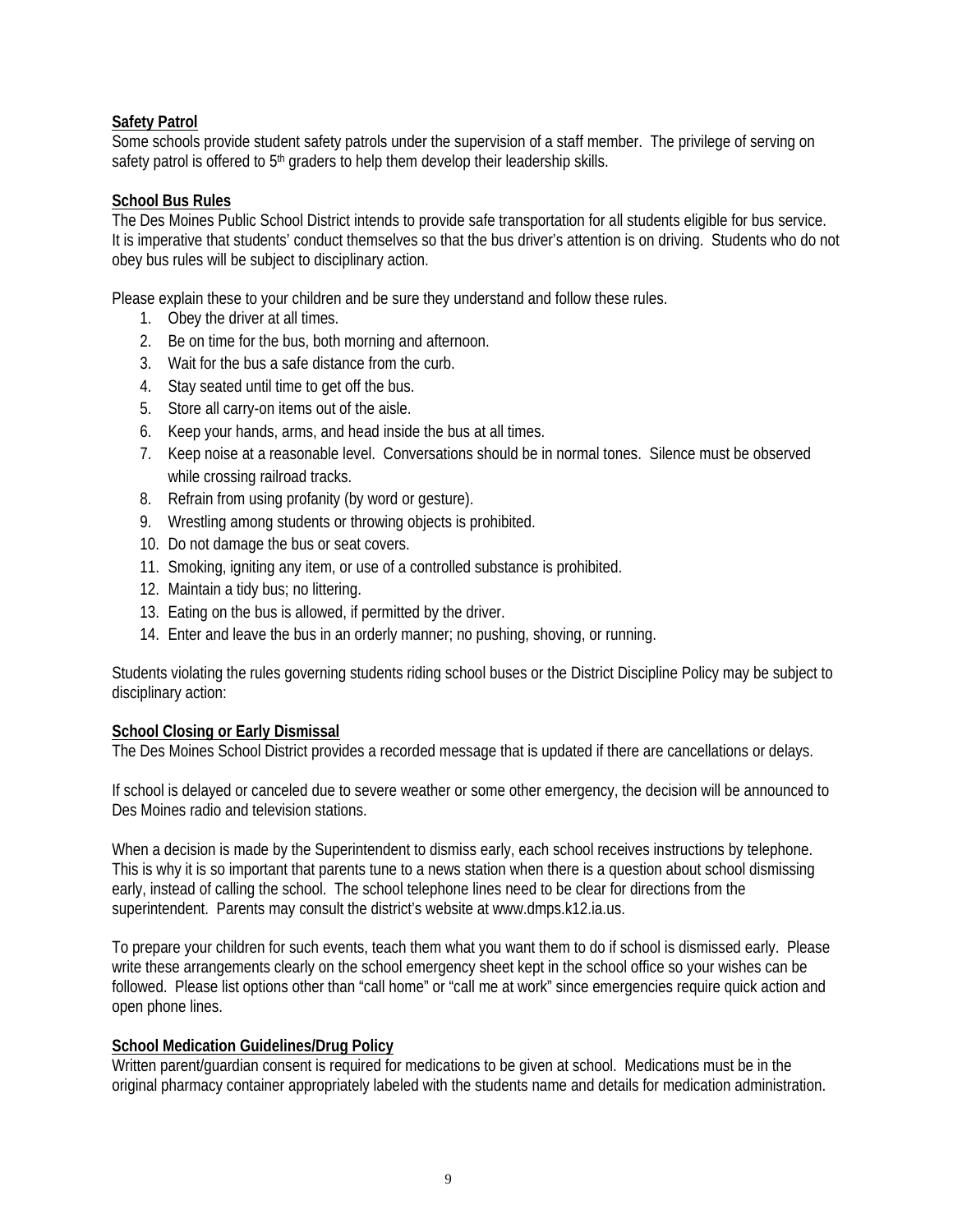The school nurse will confer with the parent and the child's doctor to determine the appropriate use of medications at school. Only appropriately trained school staff, under the direction of the school nurse, will be allowed to give medication at school.

Unless authorized by the school nurse, students may not be in possession of drugs of any kind while they are on school property. If students disobey this policy, they may be subject to disciplinary action.

#### **Sex Offender Registry**

Please access the following web site: www.iowasexoffenders.com for a complete listing of sex offenders.

#### **Sick or injured Child at School**

The school nurse or other school representative will contact you if your child becomes ill or seriously injured at school. If a parent cannot be reached, other individuals listed on the emergency form will be contacted. For the child's safety, students will be released only to adults whose names appear on the emergency form. It is very important that you notify school when there are changes to emergency contacts of health care providers. Children should not attend school if they have had diarrhea or vomiting the past 24 hours, or have and an undiagnosed rash, or have an uncontrolled cough. Your child's temperature should be maintained without the benefit of medication under 100 degrees for 24 hours before returning to school.

To minimize the spread of illness among students, report communicable diseases such as influenza, measles, whooping cough, hepatitis A, tuberculosis, chickenpox etc. to the school nurse immediately.

#### **Smoking Policy**

All Des Moines Public Schools' facilities are completely smoke free.

#### **Staff/Parent E-Mail Guidelines**

#### *Privacy Statement, Information Sharing and Disclosure, & Conditions for the Use of E-mail*

Des Moines Public Schools will use reasonable means to protect the security and confidentiality of e-mail information sent and received. However we cannot guarantee the security and confidentiality of e-mail communication, and will not be liable for improper disclosure of confidential information that is not caused by an employee's intentional misconduct. Thus, consent to the use of e-mail is implied when the e-mail address is provided.

It is our policy to treat all information that you provide to us as confidential. We will not disclose information about you to any third parties. By providing your e-mail information to us you consent to the limited use of your personal information to contact you.

#### **Student Accident Insurance**

Parents are responsible for their children's medical costs even if the child is injured while at school. The school does not carry individual accident insurance on students. If you are interested in information regarding how you can personally obtain student accident insurance, please call the Health Services department at the DMPS Administrative Offices at 242-7618.

#### **Student Physicals/Health Screenings**

Health physicals are recommended for students entering preschool and grades kindergarten, 3rd, 6th and 9th. Students wishing to participate in athletics must have a current physical examination (within 13 months of participating in the sport) by an approved health care provider. Physical forms can be obtained from and should be returned to the school nurse.

Hearing, vision, dental and height/weight screenings are regularly provided, (contact the school nurse for a screening schedule). Parents will be notified about the results of these screenings only if problems requiring follow-up are noted. If you do not want your child to participate in the screening programs, please notify the school nurse.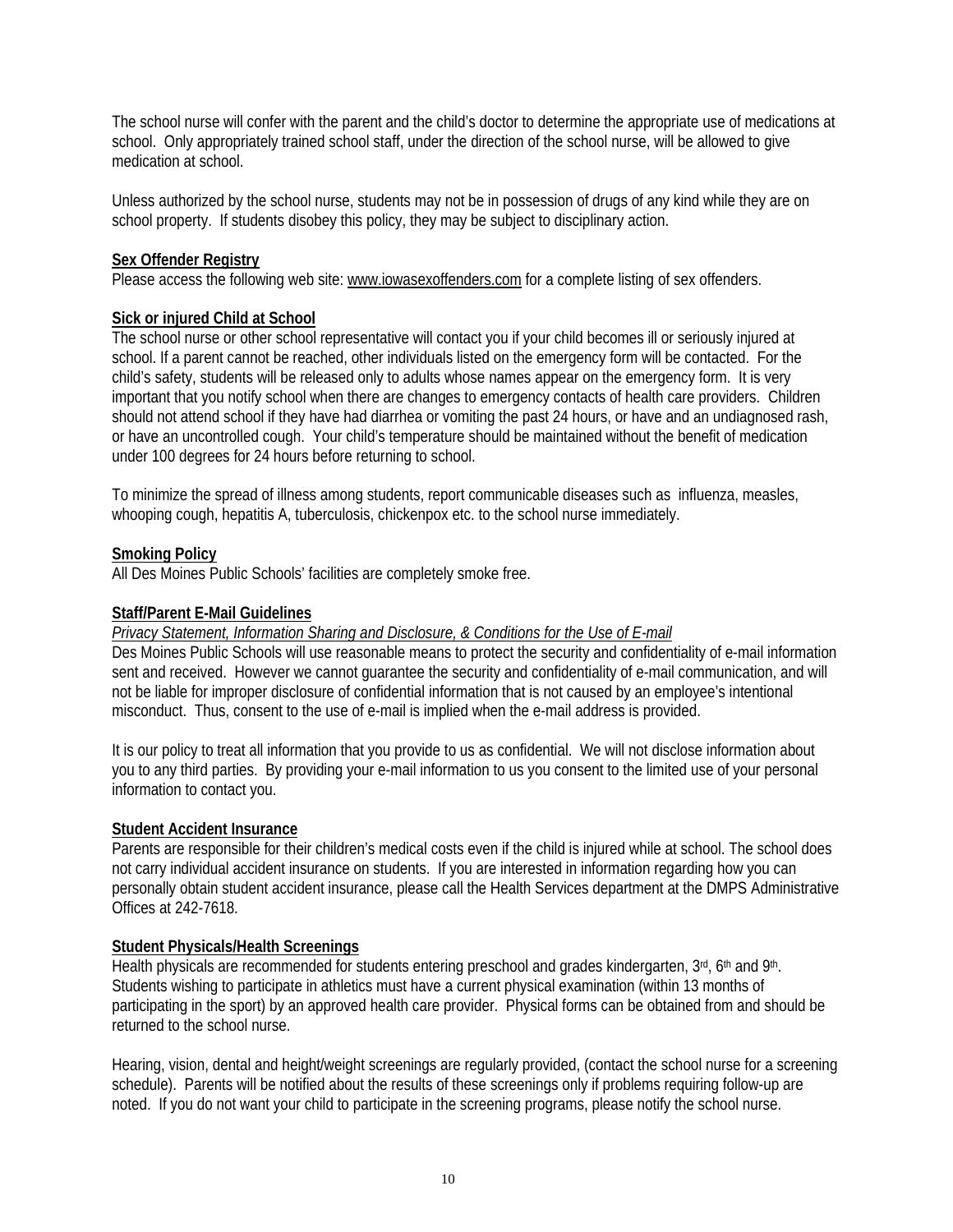#### **Student Records Right to Review Records**

Parents or guardians have the right to inspect and review the educational records of their child upon request. Noncustodial parents have the same right to inspect and review student records as custodial parents unless there is a specific court order to the contrary. The district will obey all court orders relating to custody issues and parental rights. Therefore, the rights afforded parents under this policy may be limited in any individual situation**. It shall be the responsibility of a parent requesting any action by the school district relative to the rights of custodial and non-custodial parents to provide the school district with a copy of a current court order, decree or other documentation supporting the action requested.**

If you have questions, call your principal for an appointment. For a copy of the District's complete records policy, please call the Records Department at 242-7833.

#### **Visitors**

We believe the most successful education of children depends on effective parent involvement and we welcome your visit. Before visiting any classrooms, we ask that you please stop in the office to sign-in. The sign-in process allows us to know who is in the building and helps protect everyone in school from strangers.

If you would like to have a special conference, please call in advance for an appointment.

Please note that other children visiting school, with or without parents can be a distracting influence in the classroom. If possible, please make arrangements for younger children to be cared for when you are making a planned visit.

#### **Volunteers**

Volunteers are an important component of a successful school program. We welcome parents and other adults who are willing to give their time and talents to others. Students and staff appreciate the effort and sacrifice from our special friends, our school volunteers. Please call your local school to receive more information. Each school establishes guidelines for the effective use of volunteers.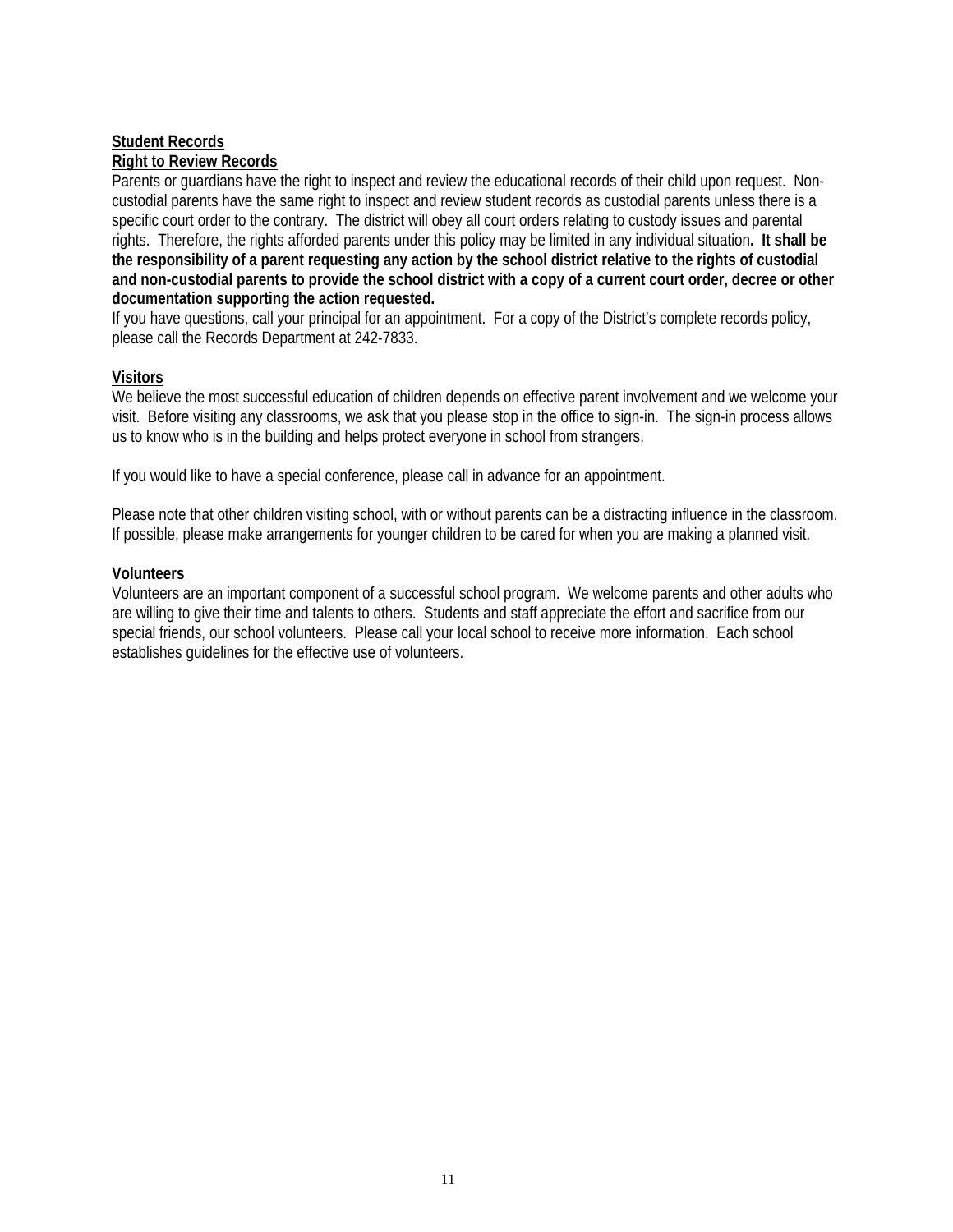# **APPENDICES**

# **ELEMENTARY** STUDENT CONDUCT POLICY MANUAL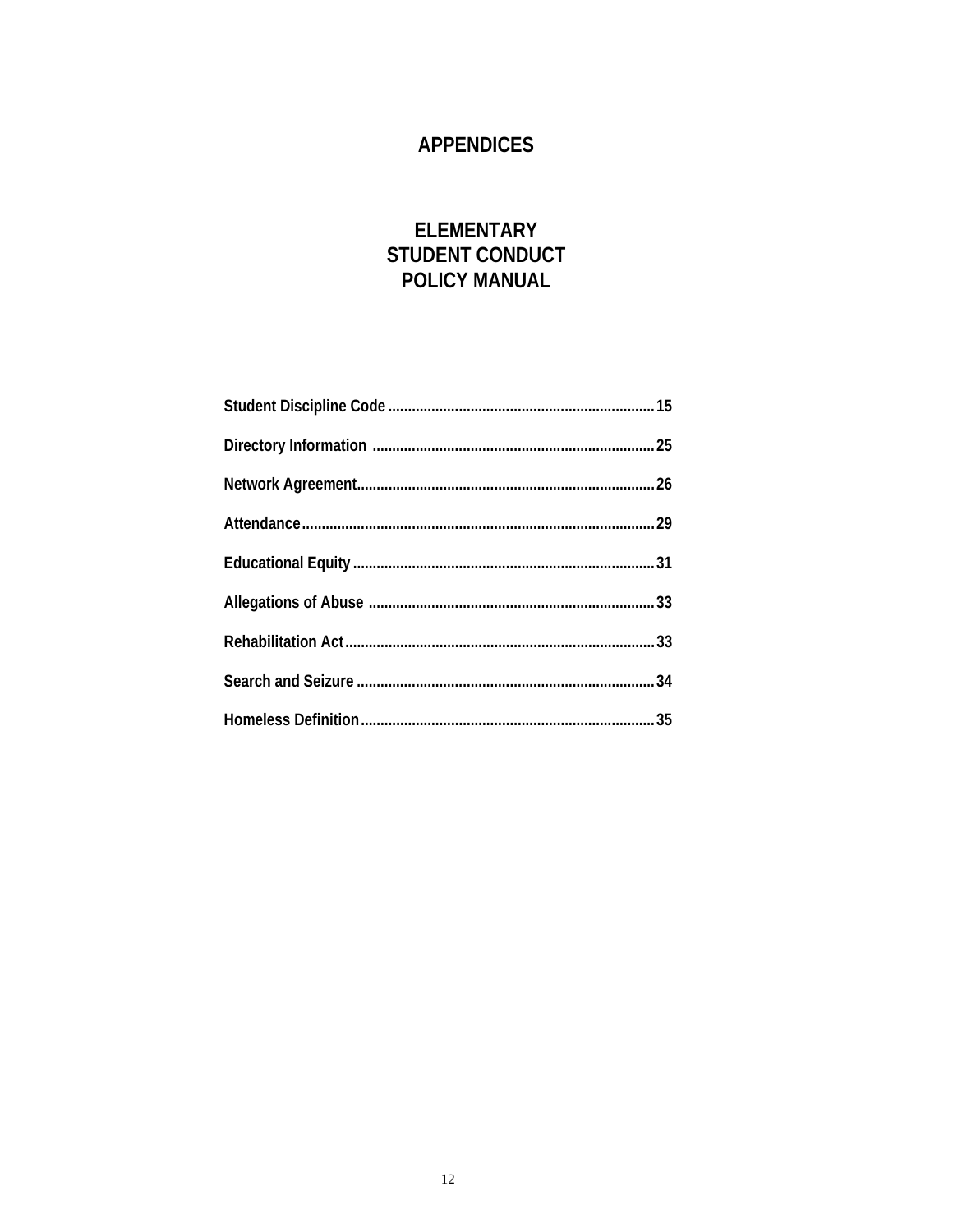

*Student Last Name, First Initial*: \_\_\_\_\_\_\_\_\_\_\_\_\_\_\_\_\_\_\_\_\_\_\_\_\_\_\_\_\_\_\_\_\_

#### **PARENT/GUARDIAN SIGNATURE PAGE**

**Please read the supporting documents in the student handbook. A copy of this form will be provided for you at your child's school and on the school website. This signed form will be kept on file in the school office.** 

I, the undersigned parent/guardian of the named student acknowledge that I have received a copy of the following notices, and that I have read and understand them. I have the parental/guardianship authority to execute this form, and I provide my consent or I decline as indicated below:

| Student's Name and the student's Name                                                                                                                                                                                                          |                                |  |  |  |
|------------------------------------------------------------------------------------------------------------------------------------------------------------------------------------------------------------------------------------------------|--------------------------------|--|--|--|
| Contact Information:                                                                                                                                                                                                                           |                                |  |  |  |
|                                                                                                                                                                                                                                                |                                |  |  |  |
|                                                                                                                                                                                                                                                |                                |  |  |  |
|                                                                                                                                                                                                                                                |                                |  |  |  |
|                                                                                                                                                                                                                                                |                                |  |  |  |
| Other adult or agency having parental right: (please also provide documentation)                                                                                                                                                               |                                |  |  |  |
|                                                                                                                                                                                                                                                |                                |  |  |  |
|                                                                                                                                                                                                                                                |                                |  |  |  |
|                                                                                                                                                                                                                                                |                                |  |  |  |
|                                                                                                                                                                                                                                                |                                |  |  |  |
|                                                                                                                                                                                                                                                |                                |  |  |  |
| <b>Discipline Code and Procedures</b><br>I am aware of the Des Moines Independent Community School District's Discipline Code and Procedures:                                                                                                  |                                |  |  |  |
|                                                                                                                                                                                                                                                |                                |  |  |  |
| (signature of parent/quardian)                                                                                                                                                                                                                 |                                |  |  |  |
|                                                                                                                                                                                                                                                |                                |  |  |  |
|                                                                                                                                                                                                                                                |                                |  |  |  |
|                                                                                                                                                                                                                                                |                                |  |  |  |
| Network Acceptable Use Guidelines<br>As the parent/quardian of this student, I have read the DMPS Acceptable Use Guidelines that are attached to this                                                                                          |                                |  |  |  |
| document and I understand that access to the network is intended for educational purposes. I understand that                                                                                                                                   |                                |  |  |  |
| DMPS has taken precautions to eliminate inappropriate material; however, I also recognize it is impossible for DMPS                                                                                                                            |                                |  |  |  |
| to restrict access to all inappropriate materials and I will not hold DMPS responsible for materials acquired on the                                                                                                                           |                                |  |  |  |
| network. Further, I accept full responsibility for supervision if and when my child's use is not in a school setting. I<br>hereby give permission to DMPS to provide network access for my child and certify that the information contained on |                                |  |  |  |
| this form is correct. I understand that my student must also sign a network agreement consent form.                                                                                                                                            |                                |  |  |  |
|                                                                                                                                                                                                                                                |                                |  |  |  |
|                                                                                                                                                                                                                                                | (signature of parent/guardian) |  |  |  |
| Please turn page over to complete this form                                                                                                                                                                                                    |                                |  |  |  |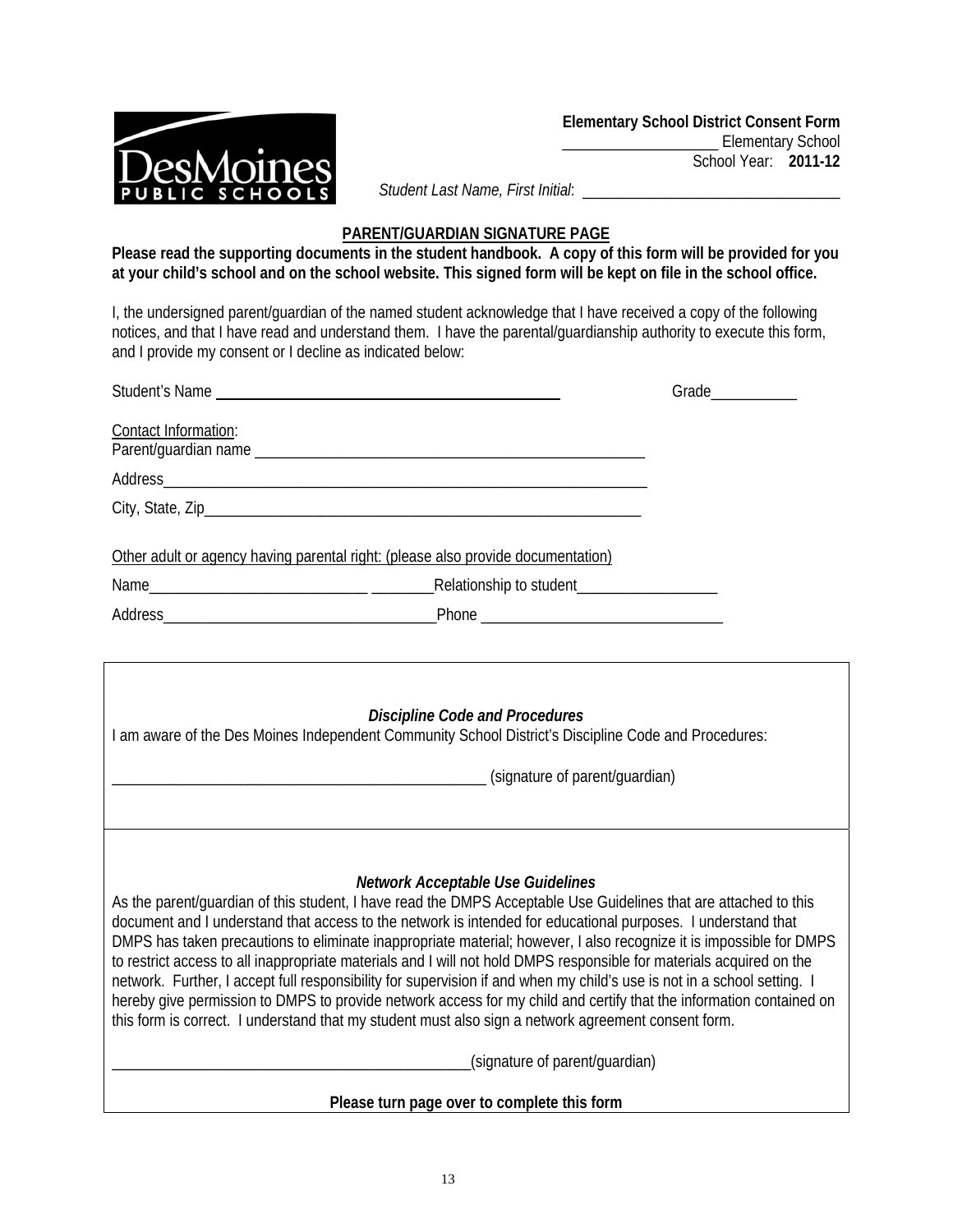# *Video and Media Consent*

I consent to allowing my student to be videotaped while at school and their photo taken by district employees to be used for district related purposes.

\_\_\_\_\_\_\_\_\_\_\_\_\_\_\_\_\_\_\_\_\_\_\_\_\_\_\_\_\_\_\_\_\_\_\_\_\_\_\_\_\_\_\_\_\_\_(signature of parent/guardian)

I consent to allowing my child to be interviewed or photographed by media representatives (such as the Des Moines Register) who are not employees of the district for possible publication in the form of interviews, video, or photographs related to programs or events in which my child may be participating at school.

\_\_\_\_\_\_\_\_\_\_\_\_\_\_\_\_\_\_\_\_\_\_\_\_\_\_\_\_\_\_\_\_\_\_\_\_\_\_\_\_\_\_\_\_\_\_\_(signature of parent/guardian)

#### *Field Trip Permission*

I understand that as part of the educational process, DMPS students are often transported by bus or other means to attend educationally related field trips. Teachers will advise parents/guardians of specific trips, but as parent/guardian of  $\Box$  I provide my consent for my student to be transported in a school bus or other district approved vehicle to attend class field trips.

(signature of parent/guardian)

**Court Orders**: Parent/guardian, please remember that if a parent or guardian has evidence of a court order which denies the non-custodial parent, or anyone else, from having access to school records, from visiting the student at school, or from removing the student from school, such evidence MUST be provided to the building administrator.

# **PLEASE SIGN ONLY IF YOU REFUSE**

#### *Directory Information*

The Family Educational Right and Privacy Act requires that DMPS designate certain personally identifiable information taken from students' educational records as "directory information." Information designated as "directory information may be made available to the public *unless* you as the parent/guardian or eligible student refuse the release of such information.

The Des Moines Independent Community School District has designated the following information as directory information:

Student's name, address, telephone number, and e-mail address, parent's name, address and telephone number, date and place of student's birth, curriculum (major field of study), year in school, participation in recognized organizations, activities and sports, weight and height of members of athletic teams, degrees, awards and honors received, the most recent educational institution attended by the student, photographs of the student, date of attendance at the school district (general periods of time during which an individual attended or was enrolled in an educational agency or institution).

As parent/guardian of **Example 20** (student), I refuse the designation and release of any or all categories of personally identifiable information as directory information. \_\_\_\_\_\_\_\_\_\_\_\_\_\_\_\_\_\_\_\_\_\_\_\_\_\_\_\_\_\_\_\_\_\_\_\_\_\_\_\_\_\_\_\_\_\_ (signature of parent/guardian **only if refusing** the

designation and release of directory information)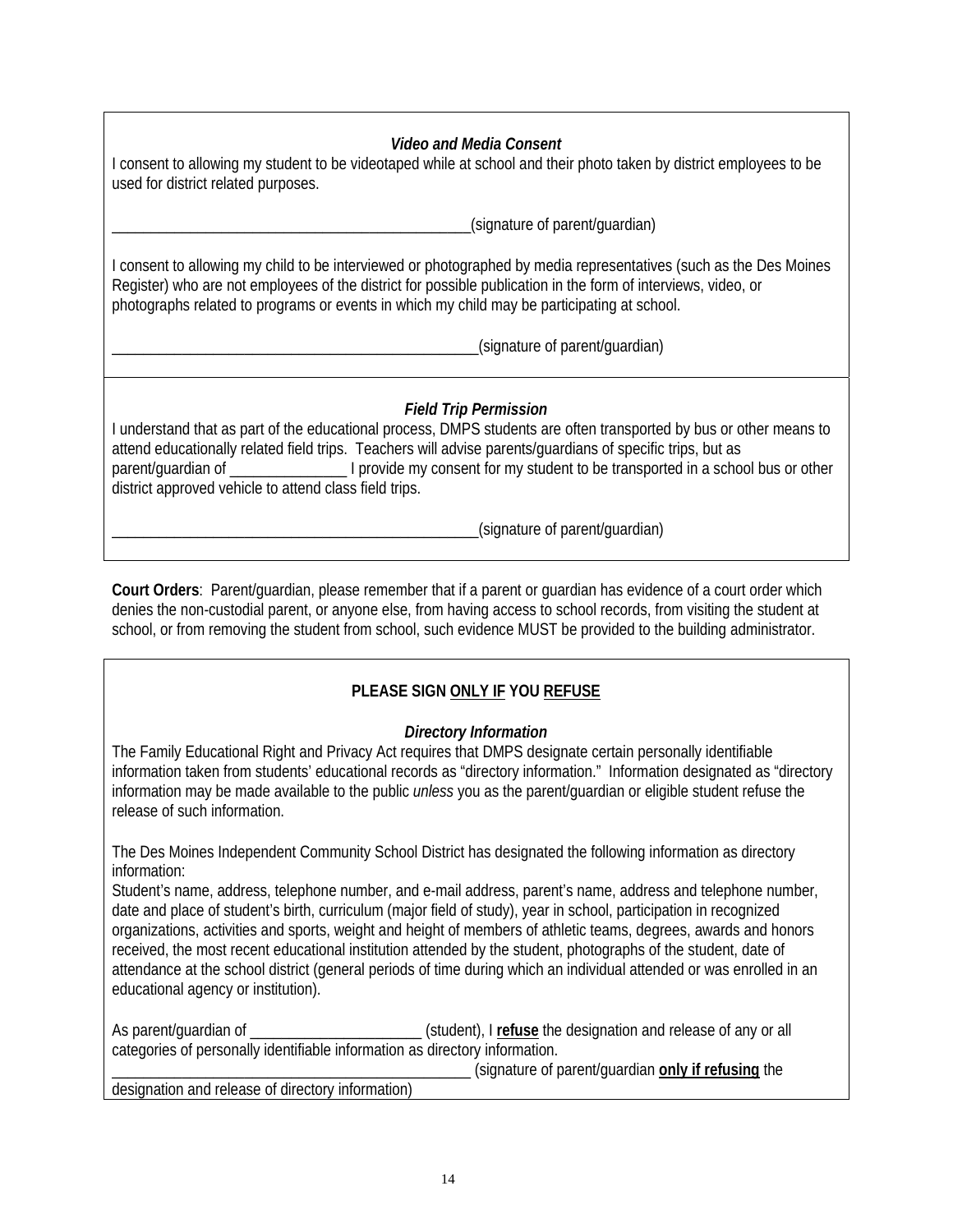

# **Appendix A**

# **Student Discipline Code**

#### **Philosophy for Discipline**

Discipline in the Des Moines Public Schools is a joint responsibility that should be shared by school staff, students, and their families. It is designed to promote behavior that will enable students to function successfully in their educational and social environments. The *District Discipline Code* is to be applied consistently and uniformly throughout the District so that students are treated fairly and equitably. The *District Discipline Code* is developed to help students understand their obligations to others in the school setting, and is reflective of the concern for the dignity and growth potential of each student as well as the commitment to the safety interests of all students, staff and the community.

#### **Student Misconduct**

The *District Discipline Code* provides a description of a broad range of behavior considered to be student misconduct. The behavior described should be viewed as representative of the misconduct that most frequently causes a disruption to the orderly educational process.

The acts of misconduct listed in Levels I, II, III are not inclusive. The student who commits an act of misconduct that may be classified into any of the three levels will be subject to disciplinary action by the classroom teacher, dean of students, vice principal, or principal. Des Moines Public Schools administration reserves the right to make final decisions regarding disciplinary consequences.

#### **General Discipline Guidelines for Assessing Penalties**

The District may impose disciplinary consequences for conduct that interferes with the educational environment. When administering discipline, district personnel shall adhere to the following general guidelines:

- 1. Discipline shall be administered when necessary to protect students, school employees, or property and to maintain essential order and discipline.
- 2. Students shall be treated fairly and equitably. Discipline shall be based on a careful assessment of circumstances of each case. Factors that will be considered in the administration of student discipline and factors that will be considered in determining the length of any suspension or alternate education placement, or expulsion may include but is not limited to:
	- a. Seriousness of offense
	- b. Student's age and intent or lack of intent at the time the student engaged in the conduct
	- c. Student's disciplinary history
	- d. Student's attitude
	- e. Potential effect of the misconduct on the school environment
	- f. State law requirements for certain disciplinary consequences
	- g. Whether the facts of the case warrant consideration of self-defense as a mitigating factor in the assessment of the punishment
	- h. Whether the student has a disability that substantially impairs the student's capacity to appreciate the wrongfulness of the student's conduct.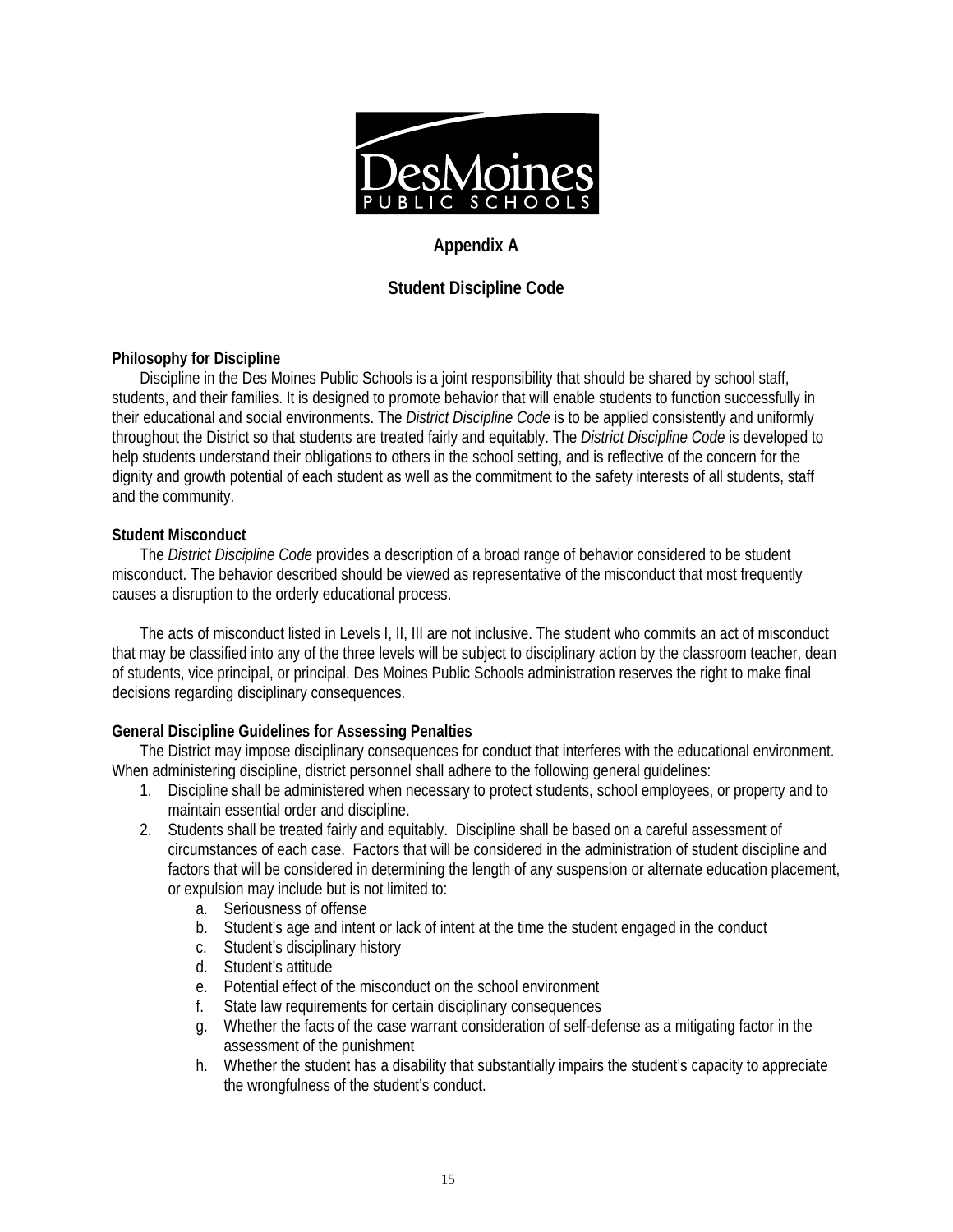3. Serious offenses are those that substantially disrupt or materially interfere with the orderly process in the classroom, DMPS transportation, the school, or any school-related activity and may include persistent misbehavior of Level II or higher misconduct. An administrator may find, on the basis of the facts and circumstances of the case, that a Level III offense constitutes a serious offense. Finally, a finding that a student has engaged in any offense listed as an offense under Level III or constitutes a finding that the student has engaged in serious misbehavior.

#### **Definitions**

- 1. AEP (Alternate Educational Placement): Students are placed in an educational setting determined by the District for a period not to exceed two academic semesters. However, if it is determined that the student is a threat to the safety of other students or a threat to District employees and it is determined that placement is in the best interest of the student, then the student's placement may be for a longer duration. In that situation, there is no limitation on the length of placement of a student in an AEP. Students are placed on a behavior improvement contract during their period of alternate educational placement. Serious violations of the discipline policy by students during the period of placement may result in a recommendation for expulsion. AEP placements are monitored by the Learning Services Department.
- 2. Expulsion: The Board of Directors for the District may, by a majority vote, expel a student from school for a violation of the regulations or rules established by the Board, or when the presence of the student is detrimental to the best interest of the school. When a student is expelled he or she is not eligible to receive educational services from the District. The period of expulsion will not exceed two academic semesters.
- 3. Persistent: More than one instance of similar type misconduct.
- 4. Possession: Actual care, custody, control, or management. A student shall be considered to be in possession of any substance or object prohibited or regulated by the Discipline Policy if the substance or object is (1) on the student's person or in the student's personal property, such as the student's clothing, purse, book bag, or backpack; (2) in any private vehicle used by the student for transportation to or from school or school-related activities, such as an automobile, truck, motorcycle, or bicycle; or (3) in any school property used by the student, such as a locker or desk.
- 5. Serious Offenses: Substantial disruption or material interference with the orderly process in the classroom or school building.

#### **General Procedures for Resolving School Problems**

School problems can best be resolved at the campus level, where problems start. In order to resolve problems, parents, guardians, or students can meet with a teacher at appropriate times to discuss existing problems. If the parents, guardians, or students are dissatisfied with the teacher's decision or explanation, they can meet with the building administrator to review the area of concern.

If further assistance is needed, then parents, guardians, or students can meet with the executive director and/or regional superintendent. Parents, guardians, and students who wish to appeal the Alternate Educational Placement, or who wish to appeal an expulsion, should refer to the section of the *Code* relating to procedures for appropriate guidance.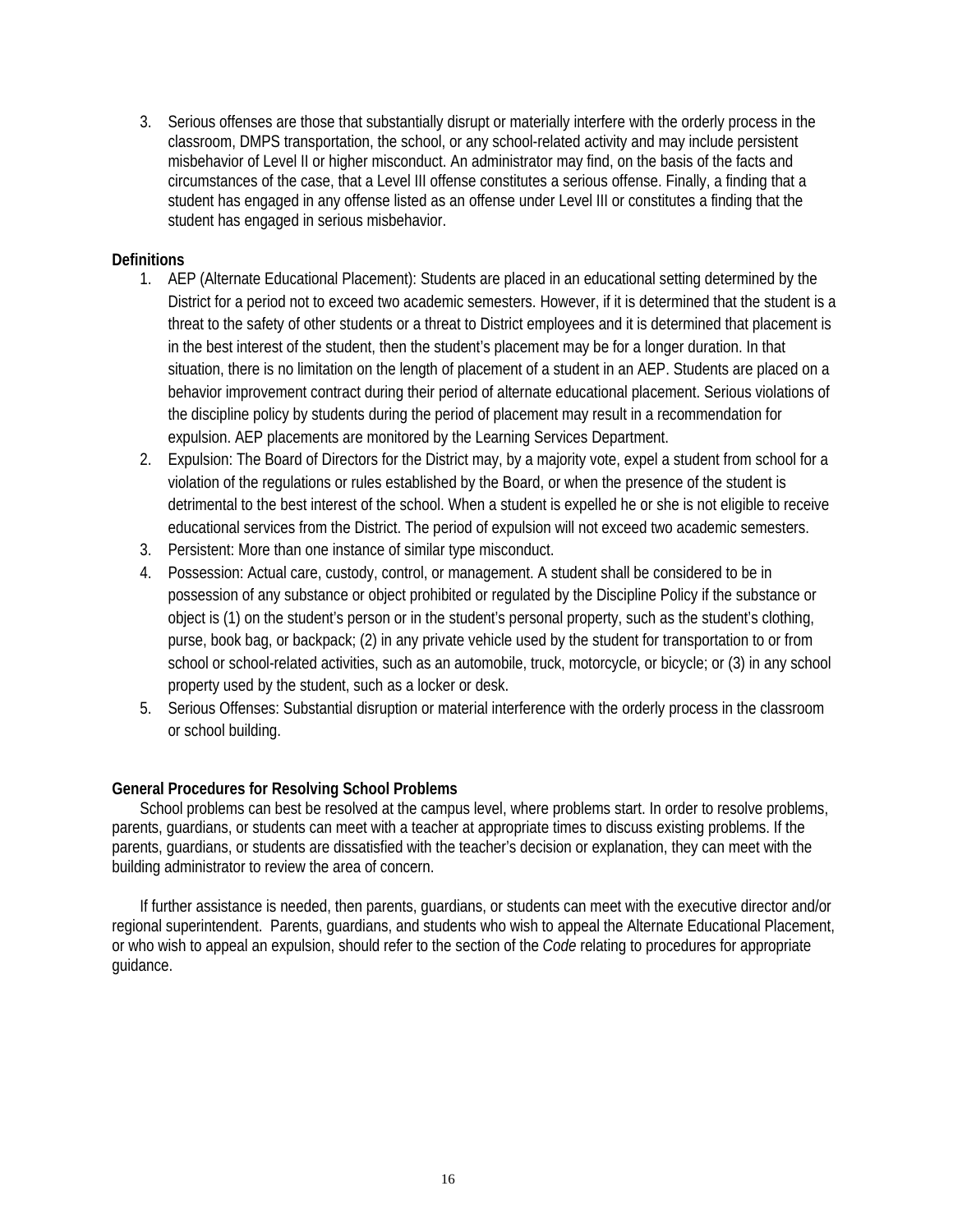## **Rights and Responsibilities in Discipline**

Parents/Guardians

#### **Have a responsibility to:**

- 1. Assist school staff by sharing ideas for improving your child's learning and preventing or resolving student discipline problems.
- 2. Provide supervision for the child's health, physical and emotional well-being, and ensure prompt and regular attendance.
- 3. Provide the school with documentation for absences or tardiness.
- 4. Help enforce student compliance with school rules and expectations.
- 5. Attend parent conferences.
- 6. Provide appropriate supervision of students before and after school.
- 7. Review and discuss this document with students, as well as other similar materials such as school handbooks.

#### **Have a right to:**

- 1. Receive regular official reports of the child's academic progress and attendance.
- 2. Make recommendations and give ideas for educational planning.
- 3. Participate in conferences with teachers and/or the administration.
- 4. Receive explanations from teachers for child's grades.
- 5. Read all school records pertaining to their child, within appropriate guidelines.
- 6. Obtain further clarification, upon request, on any rights referred to in this handbook.
- 7. Whenever possible, receive information in a language they can understand.

#### **Students**

#### **Have a responsibility to:**

- **1. Attend school regularly, arrive on time, bring appropriate materials and be prepared to participate in class.**
- **2. Do homework.**
- 3. Strive for academic growth.
- 4. Respect the rights, feelings, and property of fellow students, parents/guardians, school personnel, visitors, guests and school neighbors.
- 5. Conduct themselves properly on school grounds, school buses, at bus stops, at any school-related activities, and in the classroom so as not to interfere with the rights of others.
- 6. Follow discipline guidelines adopted by the school and the District.
- 7. Read and understand the *District Discipline Code and Procedures*.
- 8. Report violations of school rules.
- 9. Report any incidents of verbal or physical threats, bullying, or abuse.

#### **Have a right to:**

- **1. Discuss educational concerns with teachers and other school staff.**
- 2. Receive a copy of the *District Discipline Code and Procedures*.
- 3. Receive fair discipline without discrimination.
- 4. Access their own records within appropriate guidelines.
- 5. Receive information in a language they can understand.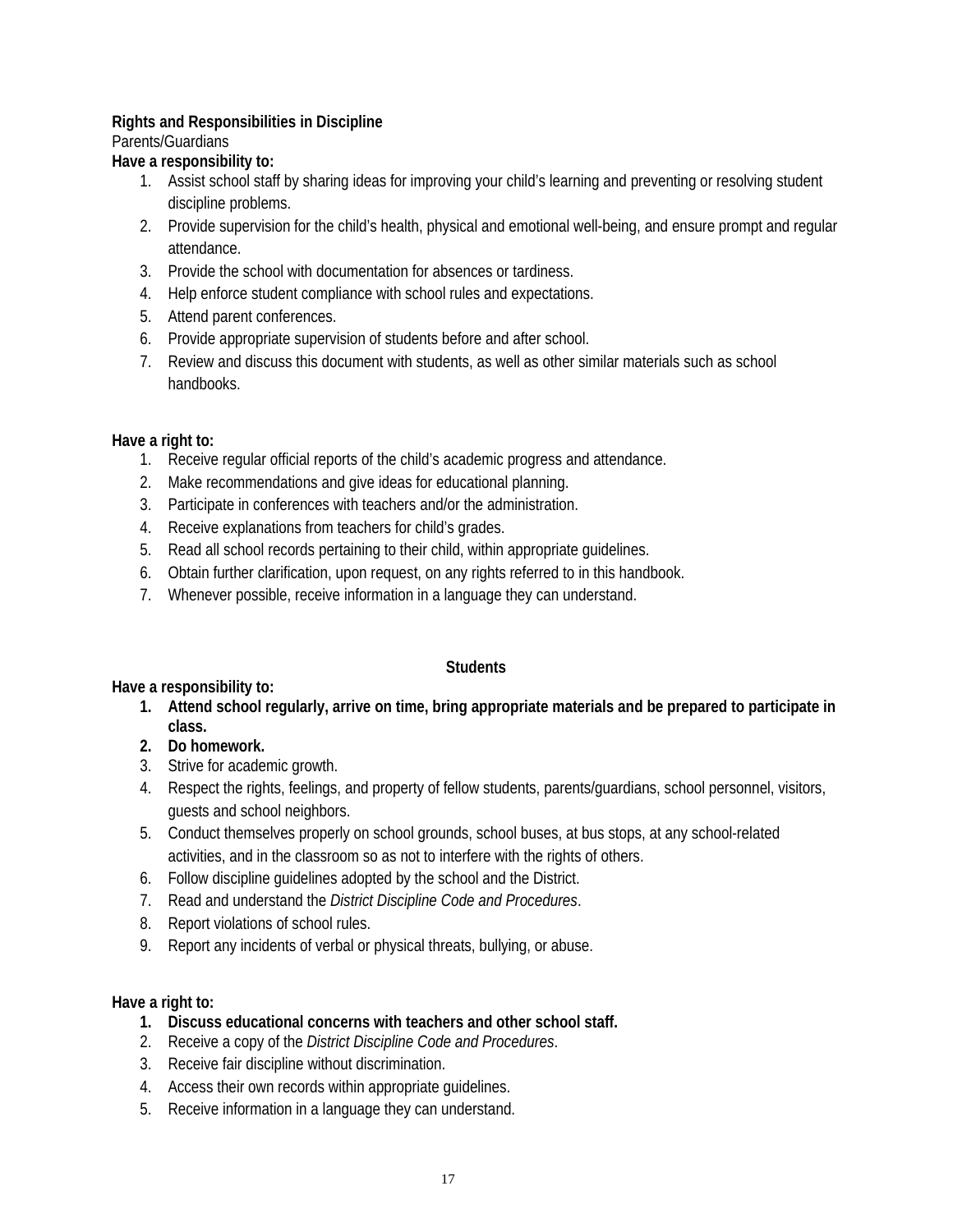#### **Schools**

#### **Have a responsibility to:**

- 1. Educate all students.
- 2. Treat all students with respect.
- 3. Provide a safe and orderly environment for learning.
- 4. Administer the discipline procedures when student behavior prohibits learning or causes an unsafe and/or disorderly environment.
- 5. Provide due process to students and families in the administration of the discipline procedures.
- 6. Invite and welcome community members into the school.

#### **Have a right to:**

- 1. Take the necessary steps to ensure a safe, orderly and supportive environment.
- 2. Assign students to particular school programs and activities.
- 3. Engage parents in problem solving throughout the three stages (preventive, supportive instruction, corrective action) of student discipline.

#### **Levels of Offense/Overview**

Acts of misconduct are categorized into the following three levels of offense:

#### **Level I — Violation of Classroom Rules:**

Offenses that generally occur in the classroom and can be corrected by the teacher.

#### **Level II — Administrative Intervention:**

Offenses that are more serious in nature or a continuance of Level I misconduct.

#### Level III — Suspension and/or Optional Recommendation for Alternate Educational Placement (AEP):

Offenses that seriously disrupt the educational process in the classroom, in the school, or at school-related activities, or a continuance of repeated Level I or II misconduct. A finding that a student has engaged in a Level III offense may result in the student being assigned to an alternate educational placement.

#### **Levels of Student Misconduct and Intervention Options**

#### **Level I**

#### **Violation of Classroom or Transportation Rules**

Each teacher or staff member establishes the rules for the classroom and for school-related activities. Much behavior can be managed by the classroom teacher. The teacher may use any of the disciplinary options listed below in maintaining classroom discipline.

#### **Level I Acts of Misconduct May Include but Are Not Limited to:**

- **1. Violations of rules** or procedures established by the teacher
- 2. **Refusal to participate** in classroom activities
- 3. **Unexcused tardiness** to class
- 4. **Failure to be prepared** by bringing required classroom materials or assigned work to class or failure to return written communications between home and school
- 5. **Cheating, plagiarism**, or copying the work of other students
- 6. **General misbehavior**, such as eating in class, horseplay, making excessive noise, or violating campus dress codes
- 7. **Disruptive or noncompliant behavior** on a school bus or at a school bus stop
- 8. **Failure to protect or use of other student's passwords** regarding computer accounts
- 9. **Any other act that disrupts** the classroom or interrupts the operation of the class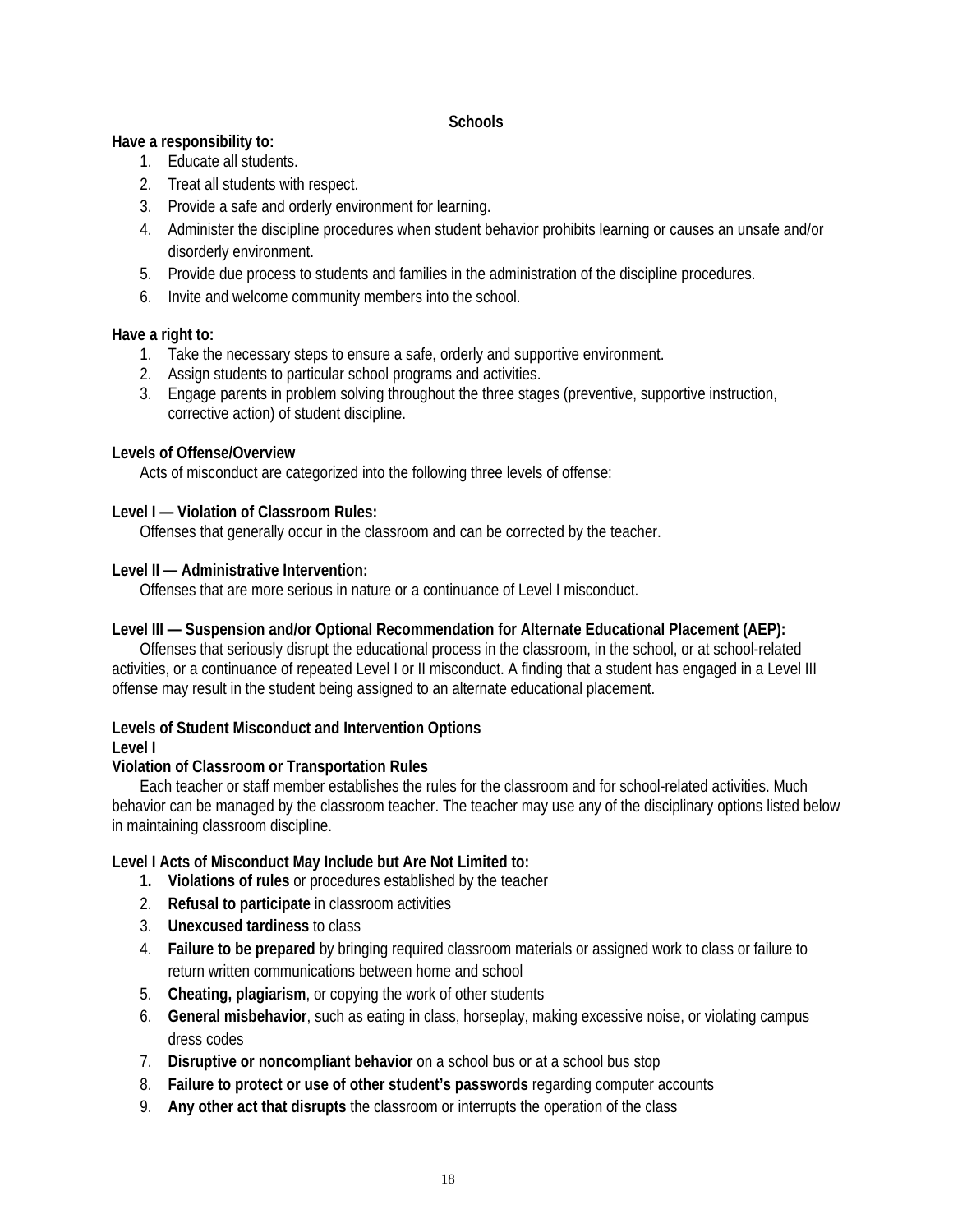#### **Intervention Options/Responses:**

- Verbal correction
- Teacher-student conference
- In-class time-out
- Out-of-room time-out
- Parent contact: confirm contact has been made with parent via conference/phone call/e-mail
- Student-counselor conference
- Detention (maintained by teacher) before or after school
- Other appropriate in-class disciplinary actions
- Restriction of school-bus privileges by the bus operator

#### **Procedures:**

- 1. Any staff member who observes a student violating class rules may correct the student.
- 2. A record of the offenses and disciplinary actions should be maintained by the teacher or staff member on the appropriate form.
- 3. The teacher should discuss the misbehavior with the parent, an administrator, or support personnel.
- 4. Level I behavior violations and intervention options/responses are not limited to those provided. Serious or repeated violations may result in a more severe response or referral to Level II.
- 5. A Level I appeal may be made to the building administrator. The decision of the building administrator is final regarding Level I appeals.

#### **Level II**

#### **Administrator Intervention**

Some infractions will result in a referral to an administrator. The disciplinary response depends on the offense committed, the student's previous actions, and the seriousness of the misbehavior. Level II acts of misconduct include those student acts that interfere with the orderly educational process in the classroom, on school property, or at a school sponsored event. A teacher who observes a student engaged in Level II misconduct will complete a discipline/referral form for the principal or other appropriate administrator. The principal or appropriate administrator will forward report to the parent or guardian (conference/phone call preferred mode of contact.)

#### **Level II Acts of Misconduct May Include but Are Not Limited to:**

- 1. **Repeated Level I violations**
- 2. **Fighting**, which is defined as two or more students mutually engaging in offensive physical contact
- 3. **Physical contact** intended to result in bodily injury
- 4. **Profanity**, vulgar language, or obscene gestures
- 5. **Forgery**  changing school records or documents or signing a parent's name on school documents
- 6. **Leaving without permission** including classroom or school grounds
- 7. **Unexcused absences** including cutting class
- 8. **Cafeteria disturbance**
- 9. **Loitering** in unauthorized areas
- 10. **Inappropriate display of affection**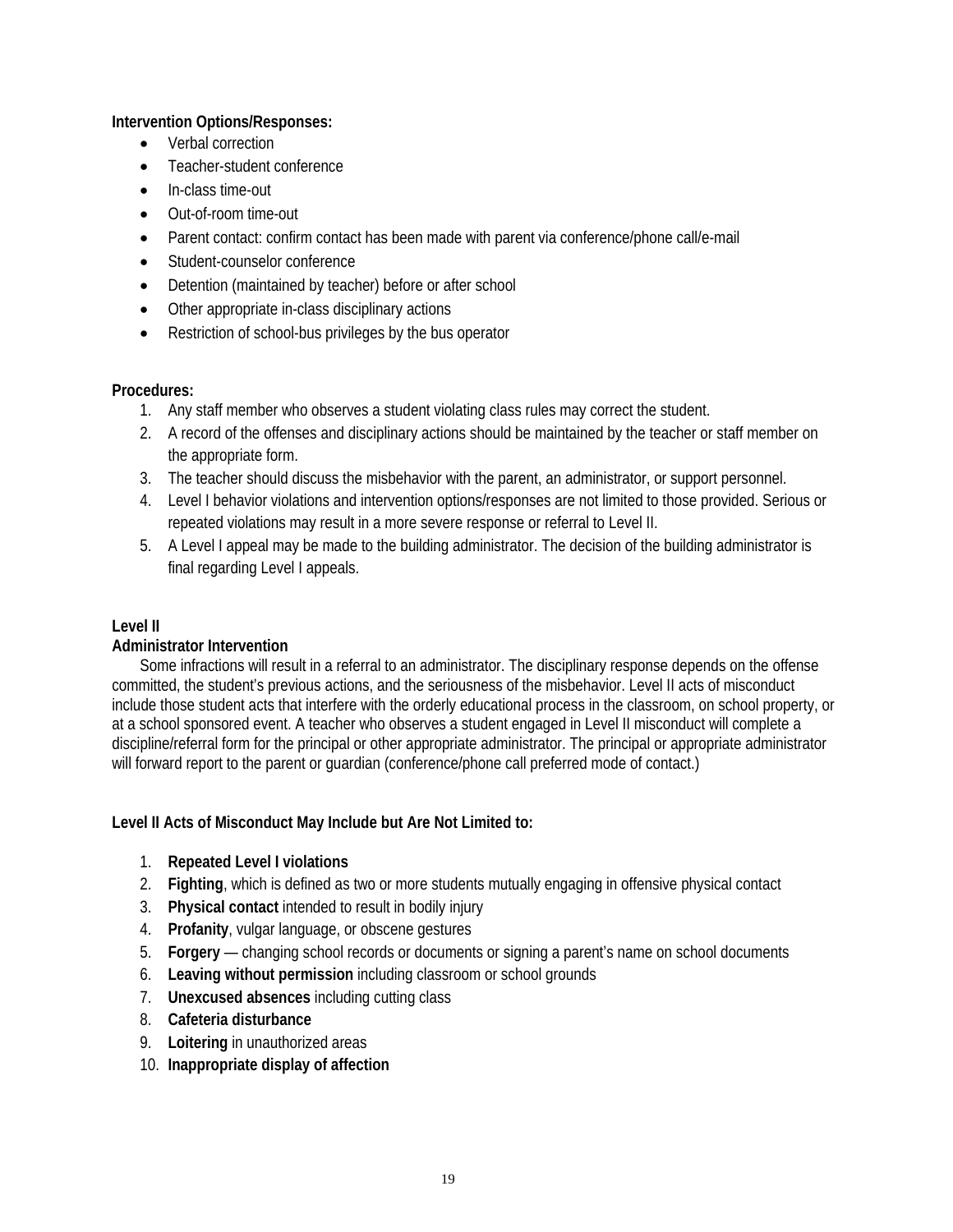- 11. **Intimidation, extortion or bullying**, which includes any communication toward a student including electronic (such as e-mails, texting, or instant messages), telephonic, written or verbal communication, or any physical act or conduct that is based on an actual or perceived trait or characteristic that creates or could reasonably be expected to create an objectively hostile school environment.
- 12. **Harassment/Indecent exposure/unsolicited sexual proposal.** Harassment includes threatening to cause harm or bodily injury to another student, engaging in sexually intimidating conduct or causing unwanted sexual advances, causing physical damage to the property of another student, subjecting another student to physical confinement or restraint, or maliciously taking any action that substantially harms another student's physical or emotional health such that it has the purpose or effect of substantially interfering with a student's education by creating an intimidating, hostile or offensive educational environment.
- 13. **Vandalism** resulting in the destruction or defacing of any district property such as graffiti. This includes but is not limited to rendering computers or related equipment inoperable or damaging them by erasing data with magnets; intentionally introducing viruses, worms, or Trojans; or tampering with programs or data without authority.
- 14. **Stealing/theft** of property in an amount under \$500
- 15. **Gambling**
- 16. **Selling or soliciting unauthorized merchandise** on school campus without the authorization of the building principal
- 17. **Possessing alcohol or a controlled substance or drug paraphernalia**
- 18. **Under the influence of alcohol or a controlled substance**
- 19. **Possession of matches or other flammable materials**
- 20. **Smoking/Tobacco**  using, or possessing tobacco or tobacco products
- 21. **Weapons/Ammunition possession\*** including but not limited to:
	- a. knife, which includes razor blades, utility knives, X-ACTO knives, or other objects that are designed to cut
	- b. fireworks, "poppers," smoke or stink bombs, or any other pyrotechnic device that may be used to disrupt the educational process
	- c. live ammunition or bullets
	- d. BB guns, pellet guns, or air rifles, electric stun guns or other protective devices designed to administer an electric shock
	- e. replica of a gun that is sufficiently similar in appearance to a real gun such that, if pointed or shown to another person, a reasonable person may believe the student to be in possession of a firearm
- 22. **Posting or distributing unauthorized materials** on school grounds
- 23. **Use or operation of electronic communication systems** (i.e., cell phones, or any other type of electronic communication system) or iPods, Mp3 players, personal radios or personal music devices on school campuses or at functions during school hours with the final determination of the limits made at the individual campus level
- 24. **Violation of the District's Acceptable Use policy**
- 25. **Sending or forwarding inappropriate e-mail**, including e-mail containing offensive language, untruthful statements, junk e-mail, chain letters, or jokes that results in a disruption to the educational environment
- 26. **Failure to abide by rules and regulations** at extracurricular activities or at co-curricular activities such as field trips
- 27. **Disruptive behavior** on a school bus or at a school bus stop
- 28. **Refusal to comply with a school's mandatory dress code policy**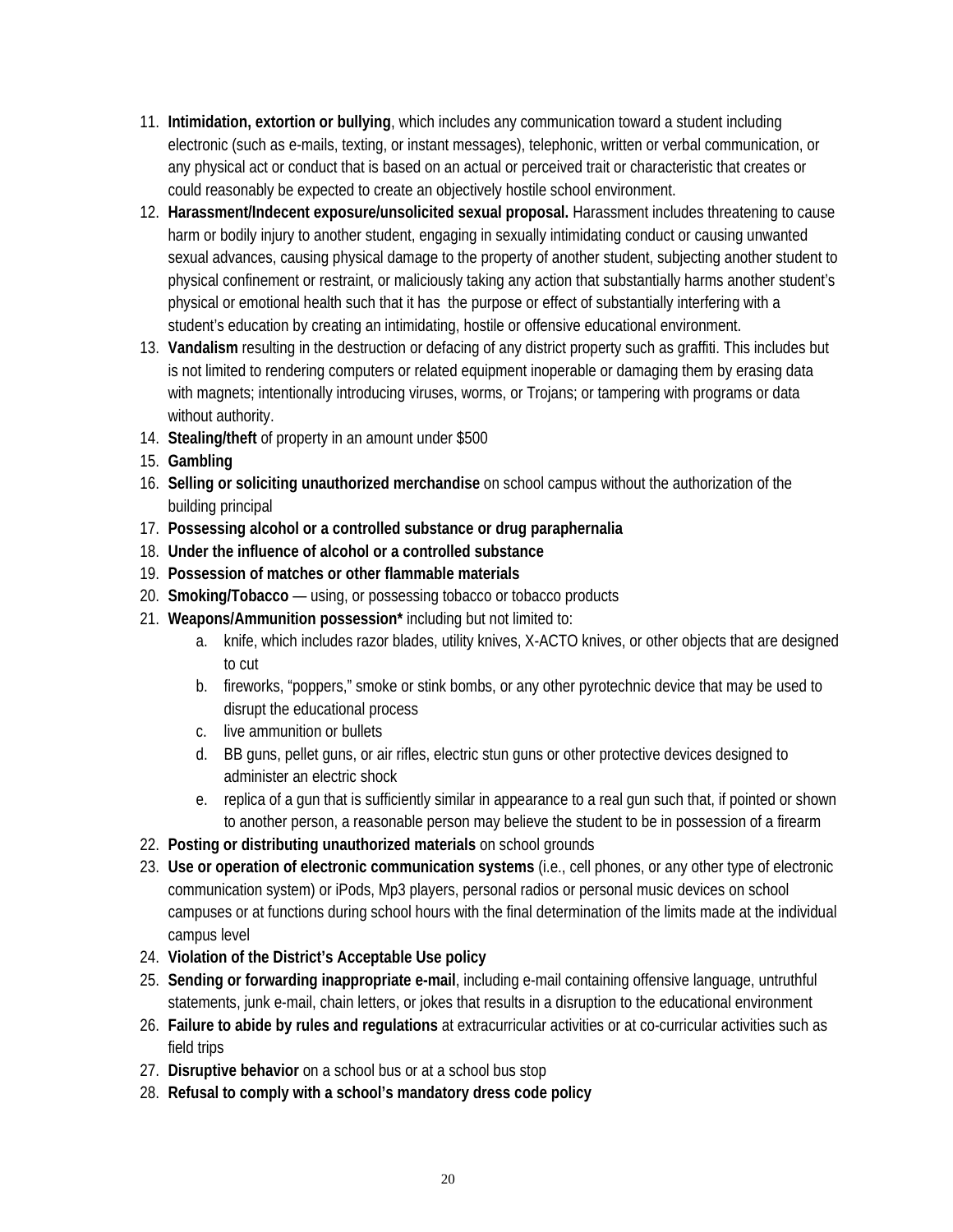- 29. **False report against a staff member** knowingly made and which is later determined to be unsubstantiated at the conclusion of any investigation initiated as a result of the report
- 30. **False alarm or report, or terroristic threat.** Terroristic threat is defined as threatening to commit violence or harm to any person or property with intent to cause an emergency response or that places any person in fear of imminent serious bodily injury; or interrupting the occupation or use of a building, room, place of assembly, or place to which the public has access by threats of violence or other means, or causing impairment or interruption of public communications, public transportation, the public water, gas, or power supply, or other public service.
- 31. **Other acts interfering with the orderly educational process** in the classroom or the school.

# **\* Possession of a firearm is discussed below and constitutes grounds for recommendation for expulsion to the Board of Directors.**

# **Intervention Options/Responses:**

- Parental contact by phone and written or oral notification to parent or quardian
- Required administrator/student/parental conference
- Detention or in-school suspension
- Exclusion from extracurricular activities, such as field trips
- "Behavior" or "conduct" plans/contracts
- Revocation of within district open enrollment status if available
- Any other appropriate disciplinary actions determined by the administration
- Suspension of transportation privileges
- Out-of-School suspension:
	- a. Level I Suspension
		- 1. Description Suspension from school for the remainder of the school day.
		- 2. Conditions: Student's behavior constitutes a breach of the district discipline code, and inschool procedures have failed to remediate the problem or seem inadequate to resolve the problem, and the behavior does not constitute a serious threat to the student's or others' physical safety which would merit a more serious sanction.
	- b. Level II Suspension
		- 1. Description Suspension from school for one or more days, but not to exceed three (3) school days.
		- 2. Conditions: Level I suspension(s) have been utilized in the past, and/or the student's behavior is so disruptive to the school's purpose that a Level I suspension is not appropriate, and the behavior does not constitute a serious threat to the student's or others' physical safety which would merit a more serious sanction.

NOTE: Level I and II suspensions should be used except in more extreme cases.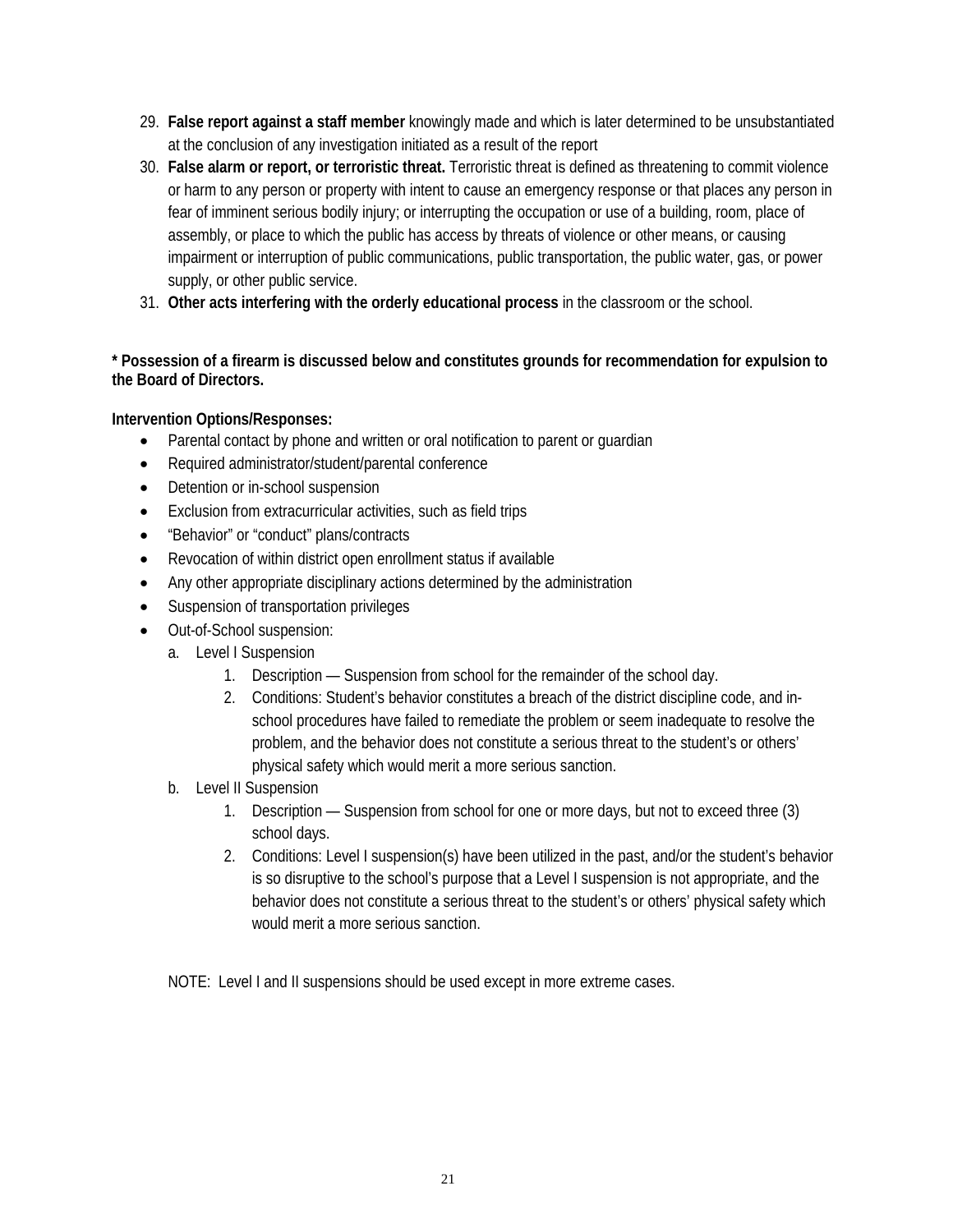- c. Level III Suspension
	- 1. Description Suspension from school for four days not to exceed five days.
	- 2. Conditions: The student's behavior represents a chronic and/or severe breach of discipline, which has not been remediated through use of Level I or II suspension, and/or the student's behavior has caused a major disruption of the educational setting, posed a serious physical threat to his/her or others' safety and/or the student's behavior may be severe enough to cause building staff and/or parents to review the appropriateness of the student's current educational placement/program.

*SPECIAL NOTE: This suspension level is the last option and is reserved for the student who is a persistent violator of the district discipline code or when the appropriateness of his/her educational program is in question.* 

- d. Level IV Suspension
	- 1. Description Suspension from school for six (6) days or more but not to exceed ten (10) days.
	- 2. Conditions: Student's behavior is of such a chronic and severe nature that district personnel and/or parent(s) seriously question the appropriateness of an educational program in a traditional or "regular" public school setting, or the student's behavior represents serious breach(es) of discipline or places the student and/or another in immediate and serious physical danger. Required parent/administrator re-entry conference; student placed on a behavior improvement contract at end of suspension period.

#### **Procedures:**

- 1. Referral to administrator by way of written report
- 2. Administrator confers with student and/or teacher to establish appropriate action.
- 3. Oral notification of action is sent to parent. Notification is sent to the teacher indicating action taken.
- 4. Discipline Referral Form is retained by the administrator.
- 5. Level II behavior violations and intervention options/responses are not limited to those provided.
- 6. Repeated violations shall result in a more severe response and/or referral to Level III.
- 7. A Level II appeal may be made to the building principal. The decision of the building principal is final regarding Level II appeals.

#### **Level III**

#### **Suspension and /or Optional Recommendation for Alternate Educational Placement (AEP)**

Administrator determines whether the student engaged in misconduct that is serious in nature, or in repeated violations, and warrants a referral for district level alternate educational placement. If the administrator makes that determination, then the administrator contacts the regional superintendent or executive director to start the referral process. When the student is recommended for alternated educational placement, the parent shall be given a letter stating the reasons for the placement.

- 1. Administrative representatives from sending and receiving schools meet with parent or guardian to review circumstances of change of placement.
- 2. Within five days of the placement meeting, the parent/guardian must request a meeting to appeal decision, in writing, with the appropriate regional superintendent/executive director or the decision shall be final.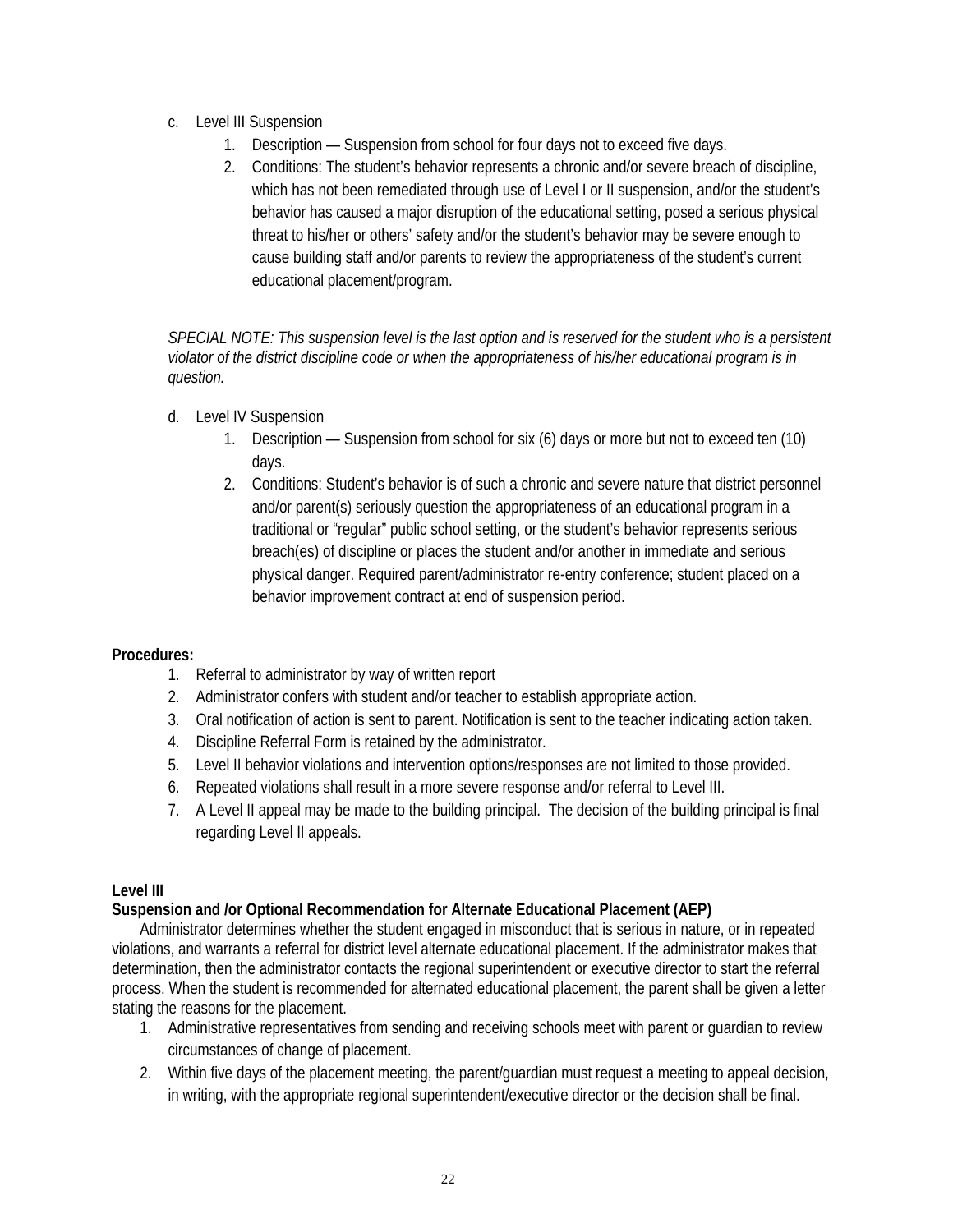3. A Level III appeal may be made to the regional superintendent. Placement appeal hearing will be conducted by Learning Services Department. Parent/Guardian and sending school administration will present information on placement decision. Each party will have 10 minutes to present information. The length of the presentation may be increased by the regional administration. Parent/Guardian will receive decision of regional administration within three business days of appeals hearing. The decision of the regional superintendent is final regarding Level III appeals.

**\* Expulsion for possession of firearm**. A student shall be recommended for expulsion in the event a student is found to be in possession of a firearm on school premises or at a school sponsored event.

## **Expulsion Procedures:**

- 1. Referral to administrator by way of discipline card, with report sent to the parent.
- 2. Administrator confers with student and parent about the misconduct. The student is given an opportunity to explain the incident.
- 3. The administrator determines misconduct. If administrator determines that the student was in possession of a firearm, then administrator contacts regional superintendent and/or executive director and Learning Services Department to start the expulsion referral process. When the student is recommended for expulsion, the student and his or her parent/guardian shall be given the packet of information that contains the supporting documentation as to why the administration is recommending the student be expelled.
- 4. A panel comprised of at least four members of the Board of Directors shall make the determination whether or not to expel a student from school.
- 5. The panel of Board of Directors shall meet to conduct a hearing regarding the recommendation for expulsion and the hearing shall occur within ten (10) school days after the student's suspension from school. If it is not possible to schedule a hearing within ten (10) school days, alternate educational plans will be made.
- 6. The student and his or her parent/guardian will be notified of the time and place of the hearing.
- 7. The Board of Directors is provided with the same packet of information regarding the documentation supporting the administration's recommendation for expulsion as the student and his or her parent/guardian.
- 8. When a student is recommended for expulsion, a social worker from the school will be assigned to assist the student and his or her family throughout the expulsion process and will also be present at the expulsion hearing.
- 9. At the hearing, an administrator will present the information to the board that supports the administration's recommendation for expulsion
- 10. The student's family or representative will have a chance to provide information that rebuts the information provided by the administration or to present new information that either demonstrates the student did not engage in the conduct for which he or she is accused, or any mitigating information. Student witnesses are not allowed to be present at the hearing on behalf of either the student or the District.
- 11. After the panel of the Board of Directors receives information on behalf of the district administration and on behalf of the student, the panel will meet in an executive closed session to discuss the evidence. The panel will then reconvene in open session to act on the recommendation of expulsion.
- 12. The student and his or her family will be notified of the decision in a timely manner.
- 13. If the Board acts to deny the expulsion, the student will be placed in a school by District administration.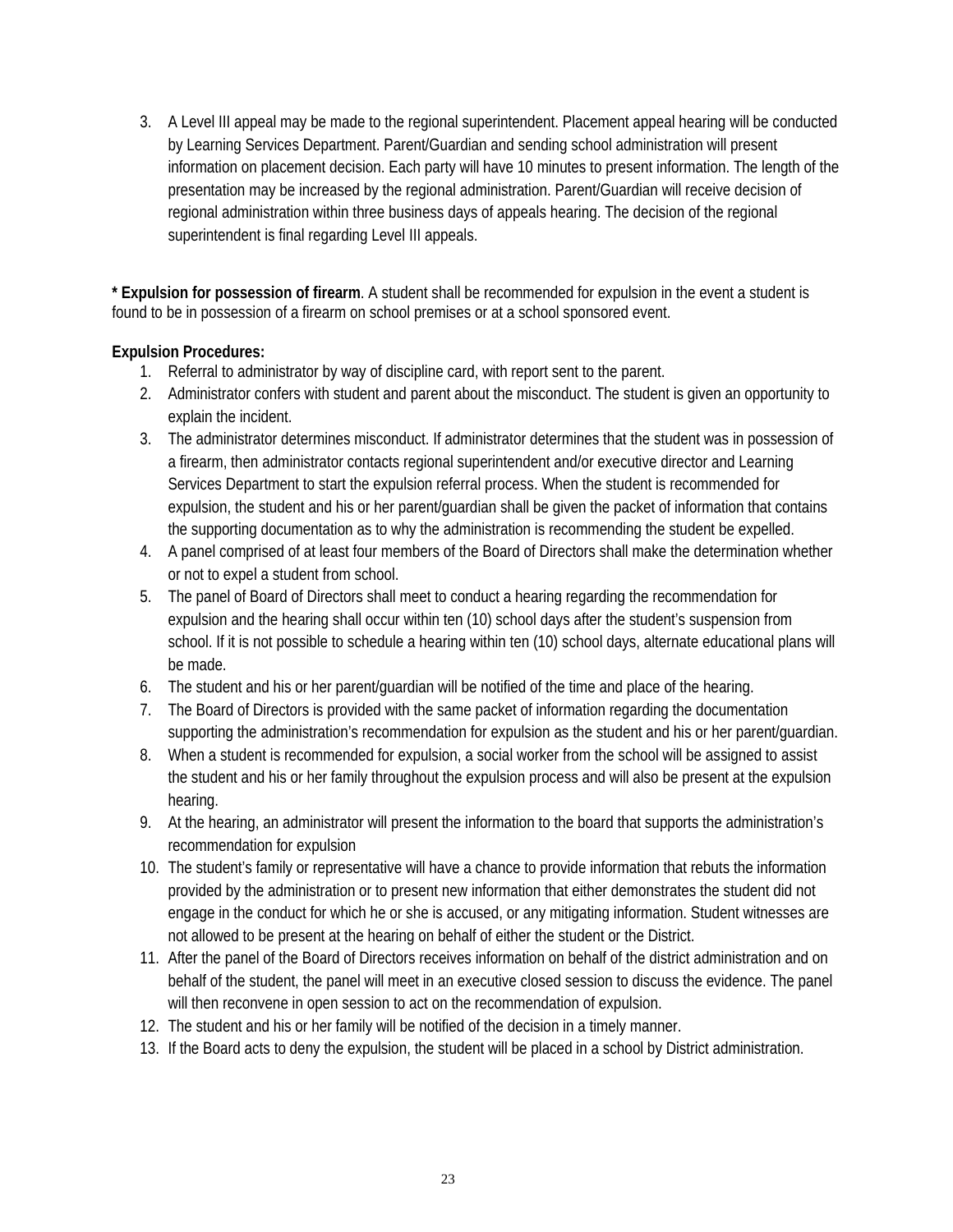- 14. If the Board acts to expel the student, it is up to the discretion of the District administration as to whether or not the student receives the district's educational services in an alternate setting during the period of expulsion. There will also be conditions of reinstatement which must be met by the student prior to the end of the expulsion period.
- 15. At the conclusion of the expulsion period, the Learning Services Department will meet with the student and his or her family to ensure the conditions of reinstatement have been met and for the administration to determine appropriate school placement.
- 16. Iowa law provides for the appeal of a school board determination to expel a student to the Iowa State Department of Education. The phone number is (515) 281-8661.

## **Series 500, Code 520, Title: School Discipline, IV: Restraint and Physical Force**

Restraint is the act of physically controlling or directing the actions of a student. Teachers and administrators and other staff are authorized to use reasonable and appropriate means of restraint as may be necessary to prevent a student from harming himself or herself or another, or to prevent a breach of discipline, to compel compliance with the discipline policy. Restraint should not cause serious or permanent harm.

Intentional physical punishment of a student is specifically prohibited. Teachers, administrators and other staff are authorized to use reasonable force, however, in self defense, defense of another, to quell a disturbance, to prevent an act that threatens harm, to compel compliance with the discipline policy or to remove a disruptive student.

An employee of the Des Moines Independent Community School District shall not inflict, or cause to be inflicted, corporal punishment upon a student. "Corporal punishment" is the intentional physical punishment of a student. "Corporal punishment" includes the use of unreasonable and unnecessary physical force, or physical contact made with the intent to harm or cause pain.

August 7, 2001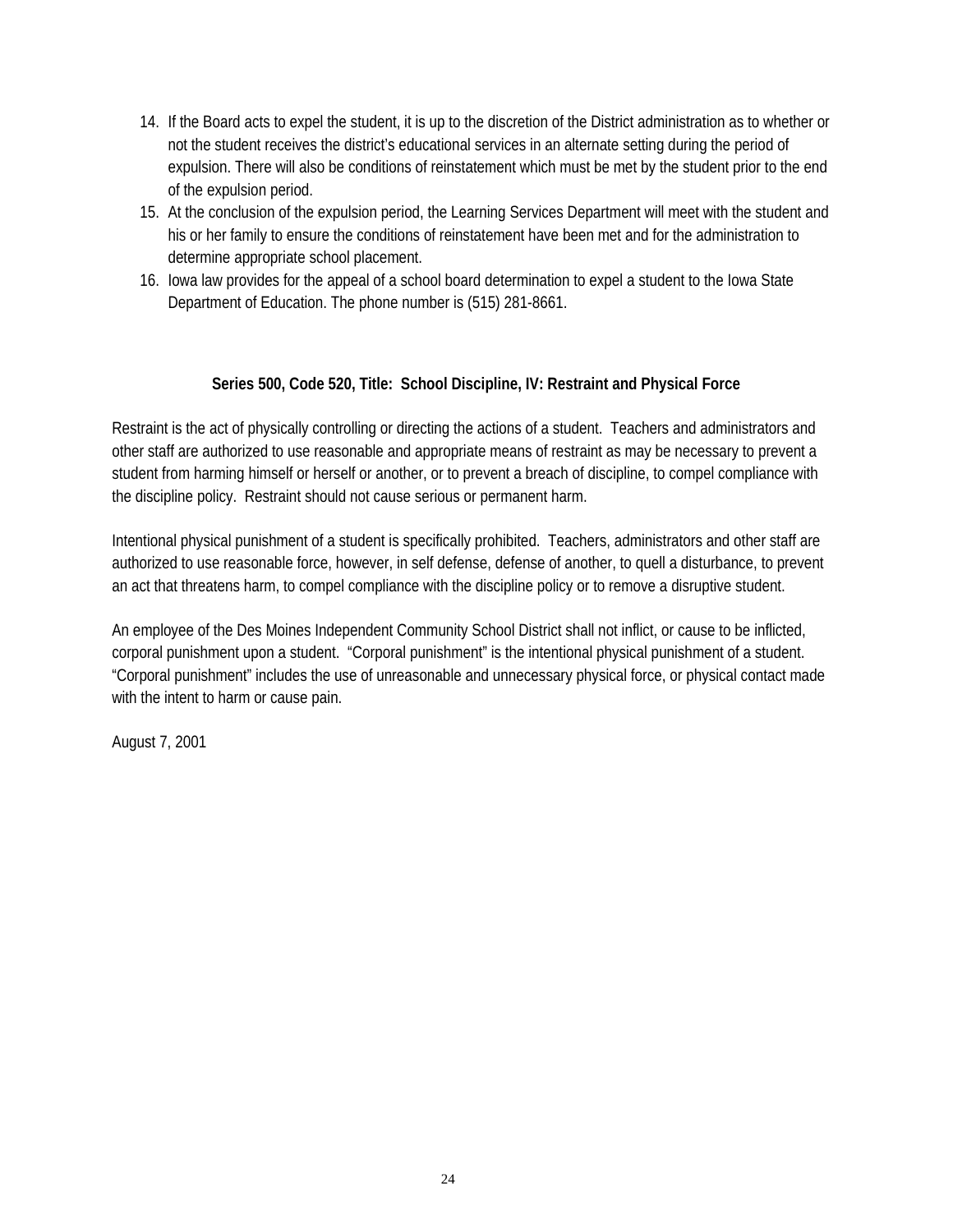# **Appendix B**

# **Directory Information**

#### **Directory Information**

The Family Educational Rights and Privacy Act (FERPA) requires that the Des Moines Independent Community School District designate as "directory information" any personally identifiable information taken from a student's educational records prior to making such information available to the public.

The Des Moines Independent Community School District has designated the following information as directory information:

- 1. Student's name, address, telephone number, and e-mail address
- 2. Parent's name, address and telephone number
- 3. Date and place of student's birth
- 4. Curriculum (major field of study)
- 5. Year in school
- 6. Participation in recognized organizations, activities and sports
- 7. Weight and height of members of athletic teams
- 8. Degrees, awards and honors received
- 9. The most recent educational institution attended by the student
- 10. Photographs of the student
- 11. Date of attendance at the school district (general periods of time during which an individual attended or was enrolled in an educational agency or institution)

You as a parent, or eligible student, have the right to refuse the designation or release of any or all of the categories of personally identifiable information as directory information provided that you notify the School District in writing no later than September 10 of the current school year (or within two weeks of the date of enrollment in the District if such enrollment occurs after September 10). If no timely objection or refusal is received by the district, the District will presume that consent is given for the designation and release of the student's directory information. For example, if a reporter takes pictures of student groups and identifies names, this would be permitted if a parent has not filed a refusal letter with the principal.

Note: Any information not designated by the District as directory information will be considered record under FERPA and may not be released to the public without prior parental or eligible student consent.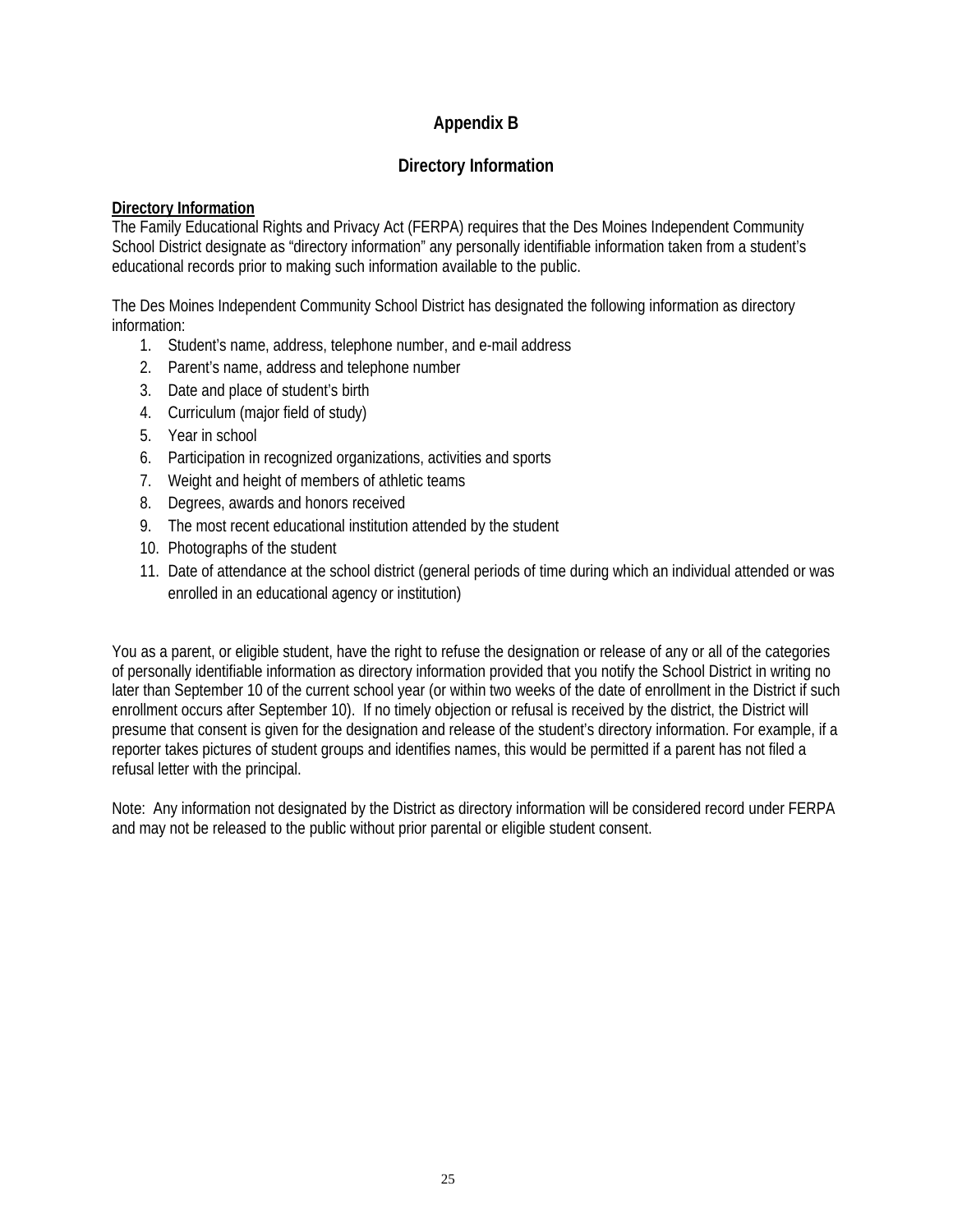# **Appendix C**

# **Network Agreement**

#### **Introduction**

These procedures are applicable to all student use of Network and Internet systems while using school district property at any location or during school activities at any location.

All use of educational technology must be in support of education and research and be consistent with the mission of the district. In addition, educational technology may only be used in a manner consistent with federal and state law, license agreements and district policy.

## **Access**

Network and Internet access is a privilege which requires a high level of personal responsibility and may be denied due to inappropriate use. Inappropriate use shall include but not be limited to:

- 1. Using the district system for commercial and/or personal downloaded purposes.
- 2. Using the system to transmit inaccurate information.
- 3. Using the system to send, receive or view objectionable material.
- 4. Damaging the security system.
- 5. Using another individual's system account.
- 6. Forging or attempting for forge electronic mail messages.
- 7. Attempting to read, delete, copy or modify electronic mail of other system users.
- 8. Misusing electronic mail retention guidelines.
- 9. Exceeding resource quotas or disk usage quotas.
- 10. Failing to conduct virus checks on material.
- 11. Vandalizing the system.
- 12. Violating the copyright laws.
- 13. Failing to follow the network etiquette procedures.
- 14. Submitting false or misleading information to obtain or retain access to the system.
- 15. Accessing the system in any manner inconsistent with the mission of the school district.
- 16. Interfering with official school district communications.

The network administrators may withdraw access at any time as required. The administration, faculty and staff of the district may request the network administrator to deny, revoke or suspend specific system user access.

Students under the age of 18 must have the written approval of a parent or guardian. A signed Individual System User Release Form must be on file with the district. Student privileges will be granted only for one academic year. Access privileges will be indicated on the student's ID card. A signature on the Individual System User Release Form indicates that the person signing the permission form has read and understood any supplemental information which may be provided with the permission form.

#### **Security and Usage Guidelines**

Appropriate language will be used in electronic mail and other electronic communications.

System users will be respectful of others' opinions.

System users will not seek information on, obtain copies of, or modify files, other data, or passwords belonging to other system users, or misrepresent other system users, or attempt to gain unauthorized access to the system. Communications may not be encrypted so as to avoid security review.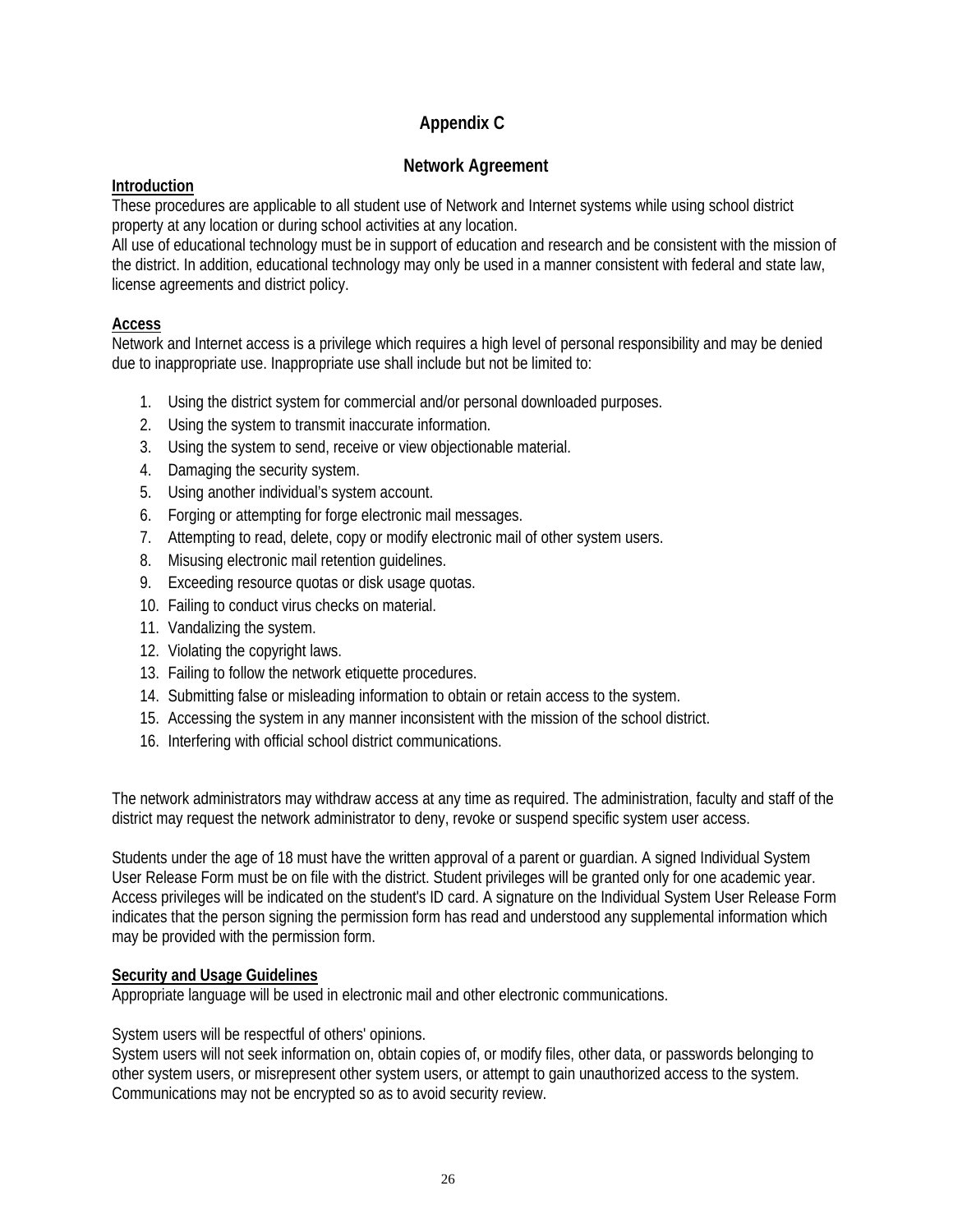Personal information such as addresses and telephone numbers will remain confidential when communicating on the system. Students will never reveal such information without permission from their teacher or other adult.

Students will never make appointments to meet people in person that they have contacted on the system without district and parent permission.

Students will notify their teacher or other adult whenever they come across information or messages that are dangerous, inappropriate or make them feel uncomfortable.

A system user guide will be published and available for student distribution.

All Internet account holders are responsible to notify a system administrator or building administrator promptly upon discovery of any suspected security breach.

The district unconditionally reserves the right for authorized personnel to review system use and file content. The district reserves the right to remove a system user account on the system or to disconnect any system user to prevent unauthorized activity.

#### **Copyright**

One of the most important issues to be addressed and taught to students is the issue of copyright and the related areas of trademark and licensing.

System users may download material for their own use in accordance with applicable copyright laws, district policy and administrative regulations.

The Fair Use doctrine allows an individual to reproduce portions of copyrighted work for non-commercial purposes, in some instances. Reproduction beyond fair use requires the permission of the copyright holder or authorized person. The permission must be specified in the document or must be obtained directly from the author in accordance with applicable copyright laws, district policy and administrative regulations. Violations of copyright law could lead to civil liability with excessive penalties.

System users may upload public domain programs to the system. System users may also download public domain programs for their own use or non-commercially redistribute a public domain program. System users are responsible for determining whether a program is in the public domain.

#### **Liability**

Access by the district to the system will be through the establishment of individual accounts. The use of the accounts constitutes acceptance of the account and agreement by the system user to abide by the rules of conduct and to assume responsibility for the content of that account.

The district does not warrant that the functions and services performed by or the information or software contained in the educational technology resources will meet the system user's requirements or that the system will be uninterrupted or error-free, or that defects will be corrected. The district's system is provided on an "as is, as available" basis. The district does not make any warranties, whether expressed or implied including, without limitation, those of merchantability and fitness for a particular purpose with respect to any services provided by the system and any information or software contained therein.

Student permission forms shall include a provision that the student and his/her parents or guardians will hold the district harmless from student violations of copyright laws, software licensing requirements, student access of inappropriate materials, violations by the student of others' rights to confidentiality, free speech and privacy, and damage to systems accessed by the student.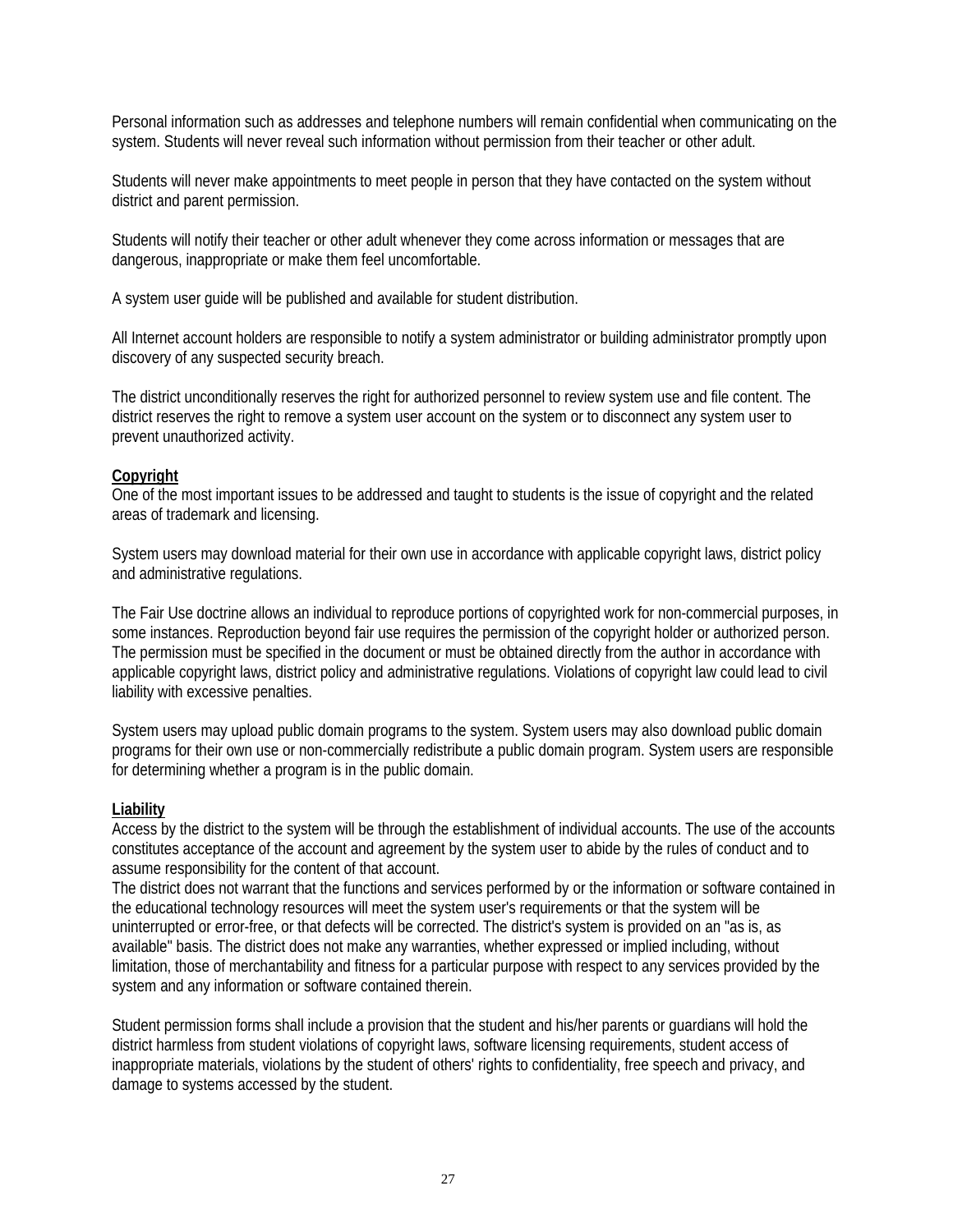# **Discipline**

Appropriate discipline for student violations will be determined by the building principal or the principal's designee. Violations of the acceptable use guidelines, any district policy or procedure, or any federal or state law, rule or regulation may result in disciplinary action up to and including expulsion. Disciplinary action will be taken in a manner consistent with the student discipline policy. Violations which may be criminal will be referred to appropriate law enforcement officials. Any violation of the guidelines is unethical and may constitute a criminal offense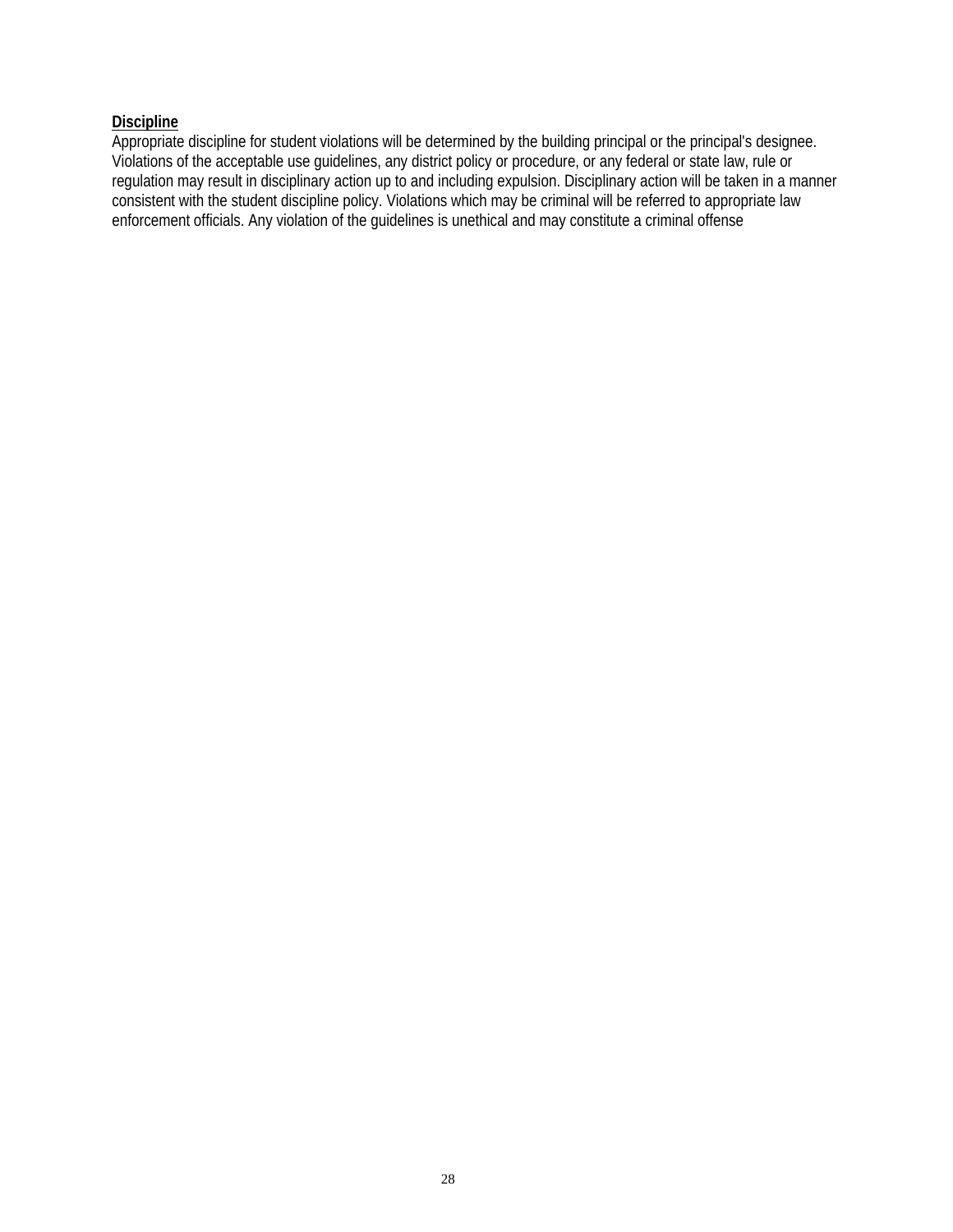# **Appendix D**

# **Attendance Policy Series 500, Code 503, Abridged**  (**Approved July 13, 2010)**

#### **ELEMENTARY AND MIDDLE SCHOOL**

Daily, punctual attendance is an integral part of the learning experience and is required of all students to receive the maximum benefit of the educational program. Students are expected to attend classes regularly and to be on time.

There is a strong correlation between good attendance and academic success. Students who receive excessive excused absences can expect that their learning will be affected even though work may be made up. Anytime students, parents/guardians, teachers and/or administrators are concerned about a student's attendance, they are encouraged to contact the appropriate party.

Certain absences may be excused under this policy, but students will still be required to make up work missed due to an absence regardless of whether it is excused or unexcused.

**Subject to the provisions of this policy and any corresponding administrative procedures, students shall not be absent more than five days due to an unexcused absence per semester or more than three days due to an unexcused absence per trimester. Buildings shall establish and implement a notification and support plan regarding unexcused absences beginning with the student's second unexcused absence. Excessive absences are defined as more than five unexcused absences per semester or three unexcused absences per trimester. Excessive absences in a class may result in a review by the school's Building Attendance Team and may result in a supportive intervention or disciplinary action under this policy.** 

This policy shall apply to all students including special education students except in those cases where decisions involve a special education student's evaluation or placement. Such cases shall be referred to the special education department for disposition through established hearing procedures.

**A. Attendance** In accordance with Iowa law, it is the parent's responsibility to cause the child to attend school (Code of Iowa, Chapter 299). **Excessive loss of instruction time due to late arrivals or early withdrawals may result in the student being referred to the Building Attendance Team.** 

#### **B. Absence**

**Parent(s)/guardian(s) are expected to notify the school regarding a student's absence on the day of the absence. An absence must be reported within 24 hours of the date of absence. Failure to report the absence within 24 hours of the date of absence will result in the absence being recorded as unexcused unless the parent(s)/guardian(s) demonstrates there was a hardship that prevented him or her from reporting. If requested, the parent(s)/guardian(s) of students who are absent from school shall submit in writing the specific reasons for their absence. Such notice shall include the specific days or times they were absent, verification by a health care provider (when appropriate), and a signature of a parent/guardian.** 

#### **C. Excused Absence**

Students are encouraged to attend school daily. However, students may not be subject to disciplinary action for failure to attend school if lack of attendance is beyond the control of the student. A student may be excused by a parent for one of the following reasons:

#### 1. Illness;

2. Medically documented chronic or extended illness, hospitalization, or doctor's care, or nurse's approval;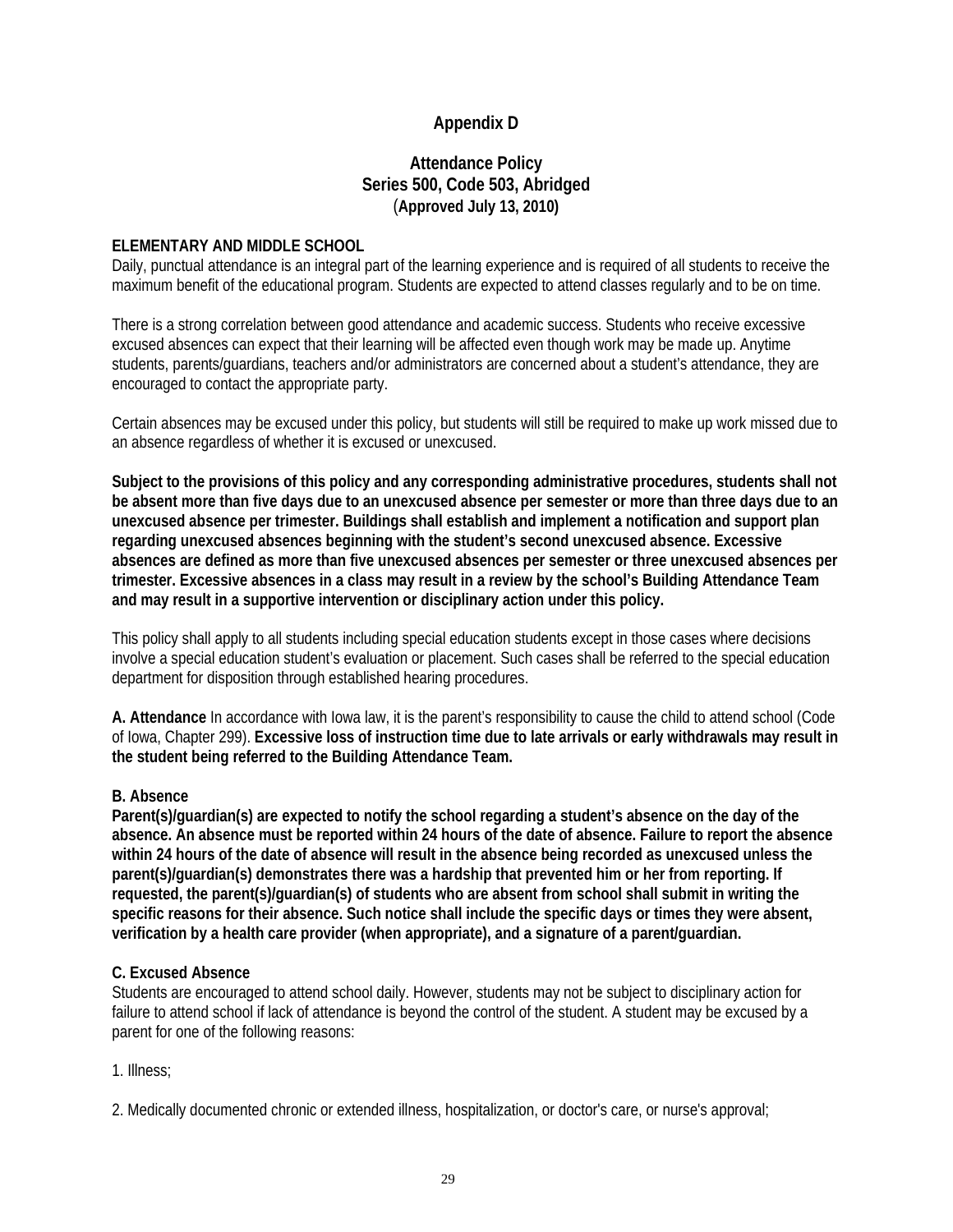3. Medical or dental care;

4. Death or serious illness in the immediate family or household;

- 5. Suspension from school;
- 6. Religious holidays requiring absence from school;
- 7. Court appearances or other legal proceedings beyond the control of the family;
- 8. Classes missed because of attendance at a school-sponsored trip or activity;

#### **D. Unexcused Absence**

An absent student not meeting the provisions required to have an excused absence will have an unexcused absence. An unexcused absence is a student's absence from school or class that does not fall within the above stated reasons. Students may have five unexcused absences per semester or three unexcused absences per trimester. The sixth unexcused absence of the semester or the fourth unexcused absence of the trimester will be considered excessive and an intervention will occur. However, buildings shall establish and implement a notification and support plan regarding unexcused absences beginning with the student's second unexcused absence.

## **E. Make-up Work**

School work missed because of absence must be made up. Students will be given two days for each day missed to make up work. Make up time may not exceed six school days following the student's return. The time allowed for makeup work may be extended at the discretion of the classroom teacher. Full credit will be given for school work made up because of absences.

#### **F. Excessive Absences**

1. Excessive absence is any unexcused absence beyond the district limit **of five allowable unexcused absences per semester or three unexcused absences per trimester.** 

2. If a student's excused absences become excessive each student's case will be reviewed for consideration of a supportive intervention. Absences will be recorded as part of a student's attendance record.

3. Interventions include but are not limited to the following:

a. A student may be referred to, the SUCCESS case manager, nurse, a social worker, a counselor, and/or a teacher advocate for assistance;

b. The student may be referred to the school's support team for a targeted intervention;

c. The student may be allowed to make up absences through an agreement whereby the student agrees to perform specified school assignments outside the student's regular school day;

d. The student's schedule may be modified and an adult mentor assigned;

e. The student may be assigned to an in-building alternative educational program to receive additional academic support; or

f. A recommendation for retention may be made to the Building Attendance Team.

4. The principal or designee may refer the student to the Polk County Attorney Mediation Center.

5. Class work missed because of excessive absences can be made up and will be treated the same as make-up work for all other absences.

#### **G. Tardiness**

Excessive tardies shall be dealt with pursuant to the district's Discipline Code and Procedures.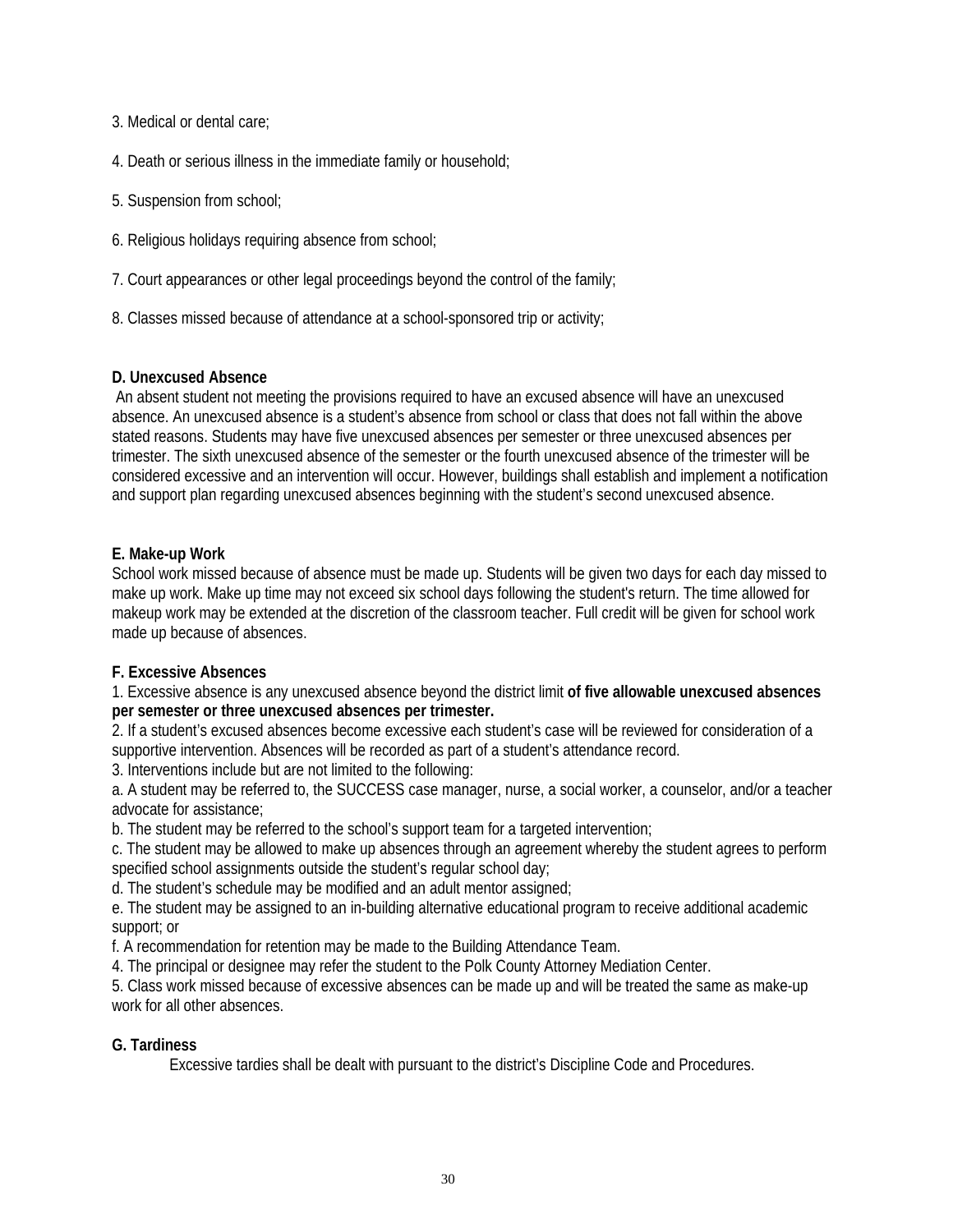## **Appendix E**

#### **Educational Equity and Employment Statement**

It is the policy of the Des Moines Public School District not to illegally discriminate on the basis of race, color, national origin, gender, disability, religion, creed, age (employment only), marital status, sexual orientation, gender identity and socioeconomic status (students/program only) in its educational programs and its employment practices. There is a grievance procedure for processing complaints of discrimination. If you have questions or a grievance related to this policy please contact the District's Equity Coordinator:

Director of Human Resources 901 Walnut Street Des Moines, Iowa 50309 515.242.7911 equitycoordinator@dmps.k12.ia.us

In addition, the District prohibits hostile work and learning environment harassment toward employees or students that are not allegations of discrimination. Complaints of hostile work or learning environment harassment may be filed with Amanda Easton, General Counsel Department, Investigations Specialist at 901 Walnut Street, Des Moines, Iowa 50309, (515) 242-7841.

The district is committed to maintaining a learning and working environment free of any form of sexual harassment toward personnel and students on school grounds, on school time, at a school-sponsored activity or in a schoolrelated context. Complaints of sexual harassment filed against students, employees or adults may be filed with Amanda Easton at 242-7841.

#### **COMPLAINT PROCEDURE**

This complaint procedure has been developed to handle complaints of discrimination, harassment, or sexual harassment. Employees, applicants for employment, parents, students, and volunteers can file a complaint. Briefly, the complaint procedure includes the following steps:

- 1. Complainants may talk to their building principal or immediate supervisor to try to resolve the problem informally. If the complaint is based upon the conduct of the Complainant's principal or immediate supervisor, the Complainant may contact that person's immediate supervisor. Complaints should be reported as soon as possible after the event giving rise to the complaint.
- 2. If the Complainant prefers to proceed with a formal complaint, or if the matter has not been informally resolved, he or she may file a complaint with the District Compliance Officer or the Human Resources Investigations Specialist based on the allegation. Formal complaints should be filed by the Complainant within 30 days after the event giving rise to the complaint or it is determined the complaint cannot be informally resolved.
- 3. Within 10 working days, the appropriate investigator will begin the investigation. An investigation will include taking a written statement from the Complainant, the Respondent(s) named in the complaint, and those witnesses who have been identified who have relevant information pertaining to the complaint. Relevant documentation will also be collected and considered. During the investigation, a Respondent may elect to have a union representative, friend, counsel or any other individual present during interviews and subsequent meetings.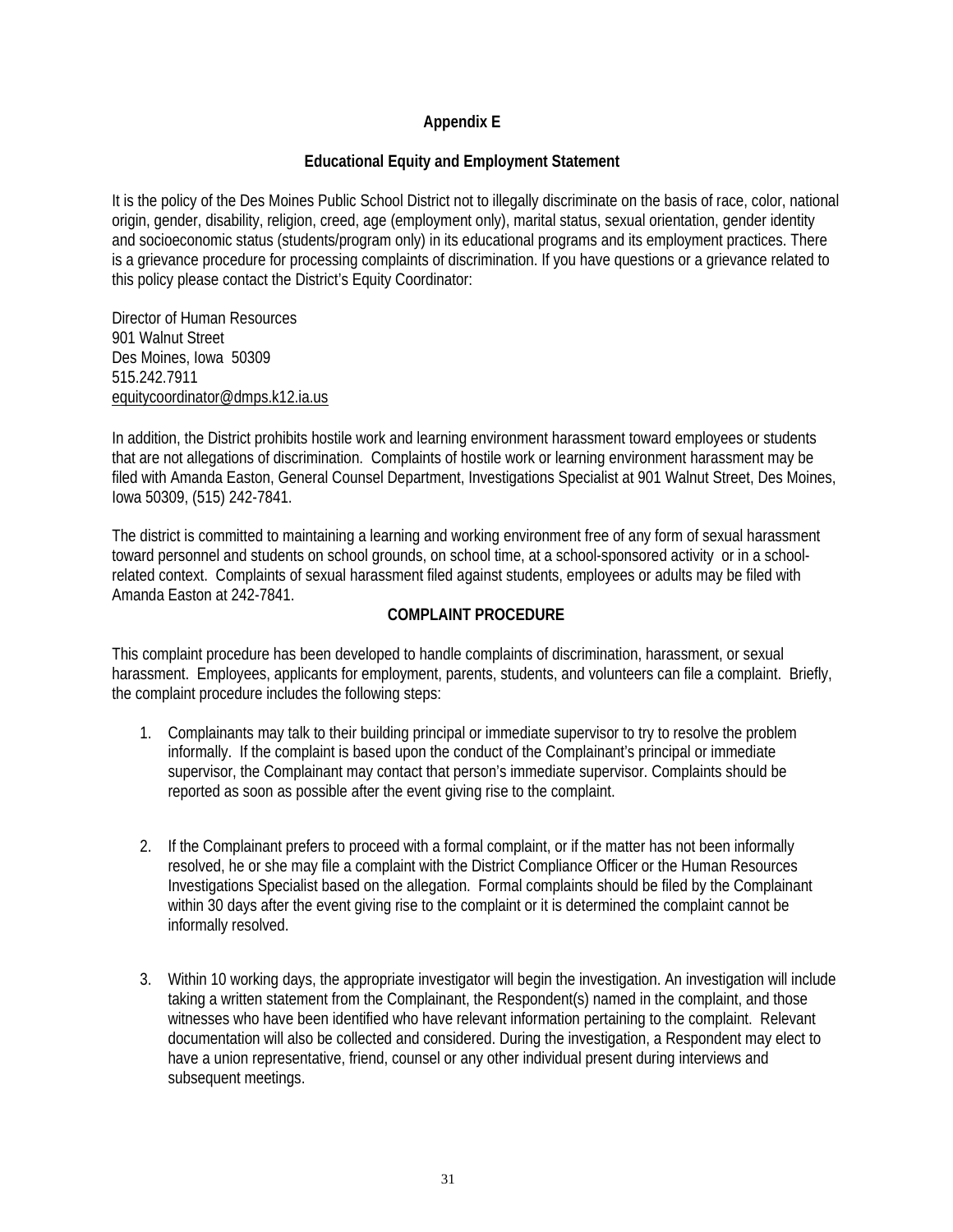- 4. Within 30 working days, the investigator shall complete the investigation and issue a written report making findings with respect to the individual allegations set out in the complaint and rendering an ultimate finding as to whether the greater weight of the evidence, based on the entire record, indicates the District's policies have been violated. Under some circumstances, when many individuals are involved in the investigation or an extensive legal review must be done, the investigator will inform the Complainant of the expected date of completion beyond the 30 working days.
- 5. The District prohibits retaliation against an individual for filing a complaint. Any individual intentionally providing false information in a complaint investigation may be subject to disciplinary action.

In the event the investigator finds:

- A. No violation of District policy, the findings will be shared by the investigator with the Complainant and the Respondent.
- B. A violation of the District's policies or no violation of the District's policies but other inappropriate behavior on the part of the Respondent, the findings will be provided:
	- 1) By the investigator to the Complainant and the Respondent; and
	- 2) By the investigator to Respondent's principal or the immediate supervisor, the director responsible for Respondent, and a representative of Human Resources Management. The Human Resources representative will inform the Respondent of any decision regarding disciplinary action.
	- 3) If disciplinary action is warranted, documentation of the disciplinary action will be placed in the employee's file or the student's file. All other information regarding the case will be kept in confidential files.
	- 4) The District has no jurisdiction to take disciplinary action over parents and volunteers. However, steps will be taken to ensure individuals do not continue to violate nondiscrimination policies on district property, school-related activities.

The complaint will be closed after the investigator has provided the information to the Complainant and the Respondent unless, within ten days of receipt of the final investigative report, either side files a written appeal to the superintendent setting out the reason(s) why they believe the decision should not stand.

In the event of an appeal, the Superintendent/designee shall review the written record and may meet with the appealing party. The Superintendent/designee may affirm, reverse, modify or remand the matter for further proceedings and shall, within twenty (20) days of the written appeal, provide the decision in writing to the appealing party.

Except in the event of a termination of a certified employee, the Superintendent's/designee's decision shall be final. A parent or guardian who disagrees with the school district's decision regarding a student's identification, evaluation or educational placement of program accommodations under Section 504 of the Rehabilitation Act of 1973 has a right to an impartial, third party hearing. They may contact Student and Family Services, Des Moines Public Schools, 901 Walnut Street, Des Moines, Iowa 50309 or call 242-7714 to make the arrangements.

The District encourages individuals to use the internal complaint procedure. However the Complainant may seek legal advice of his or her choosing or file a formal complaint with the Des Moines Human Rights Commission, Iowa Civil Rights Commission, the Equal Employment Opportunity Commission, or other agencies. If the Complainant seeks other avenues of redress, the District may choose not to conduct its internal complaint procedures.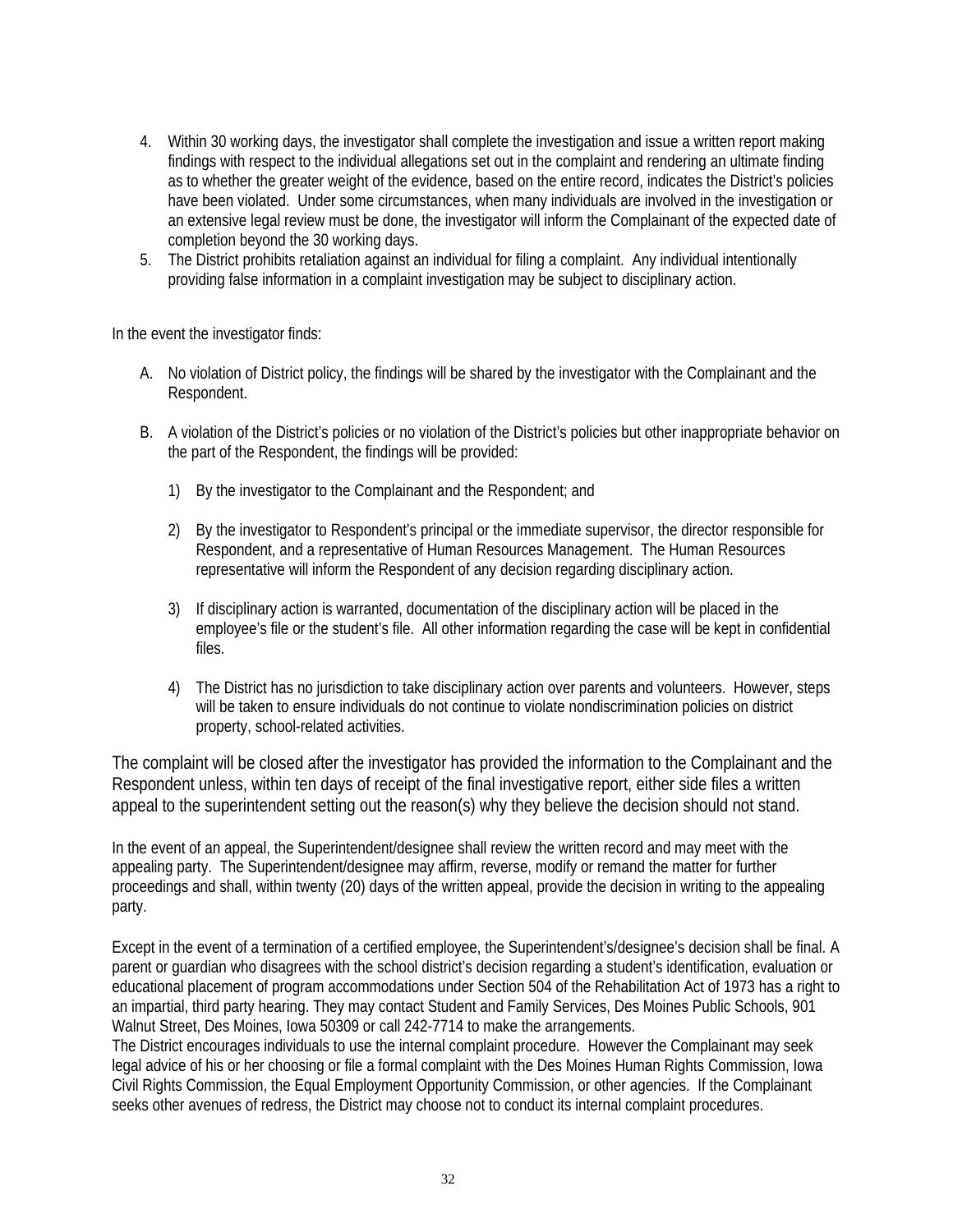References : Board Policies Legislation

Series 400 Code 402, 402.1, 406 and 407 Title IX of the 1972 Education Amendments Series 600 Code 601 Section 504 of the Rehabilitation Act of 1973 American Disabilities Act of 1990 Iowa Civil Rights Act

#### **Appendix F**

#### **Allegations of Abuse of Student by School Employees Level I and Level II Investigators 2010-2011**

The district will respond promptly to allegations of abuse of students by school employees by investigation or arranging for investigation of any allegation. The district will take appropriate disciplinary action when abuse is found. (Chapter 102, Rules Department of Education)

Allegations of abuse of students by school employees will be referred directly to the Director of Human Resources Management.

**All investigations must begin with the District General Counsel Department Investigations Specialist Amanda Easton.** 

**Please contact the District General Counsel Department, Investigations Specialist with concerns – 242-7841.** 

#### **Appendix G**

#### **Section 504 of The Rehabilitation Act of 1973**

#### **Parent Notice**

Section 504 of the Rehabilitation Act of 1973 prohibits discrimination against persons with a disability in any program receiving federal financial assistance. In order to fulfill obligations under Section 504, the Des Moines School District has the responsibility to avoid discrimination in policies and practices regarding its personnel and students. No discrimination against any person with a disability should knowingly be permitted in any of the programs and practices of the school system.

The Des Moines Independent Community School District has the responsibilities under Section 504, which include the obligations to identify, evaluate, and, if the student is determined to be eligible under Section 504, to afford access to appropriate educational services.

A parent or guardian who disagrees with the school district's decision regarding a student's identification, evaluation or educational placement of program accommodations under Section 504 of the Rehabilitation Act of 1973 has a right to an impartial, third party hearing. They may contact Mary Lynne Jones, 504 Coordinator, 901 Walnut Street, Des Moines, Iowa 50309 or call 242-7781 to make the arrangements.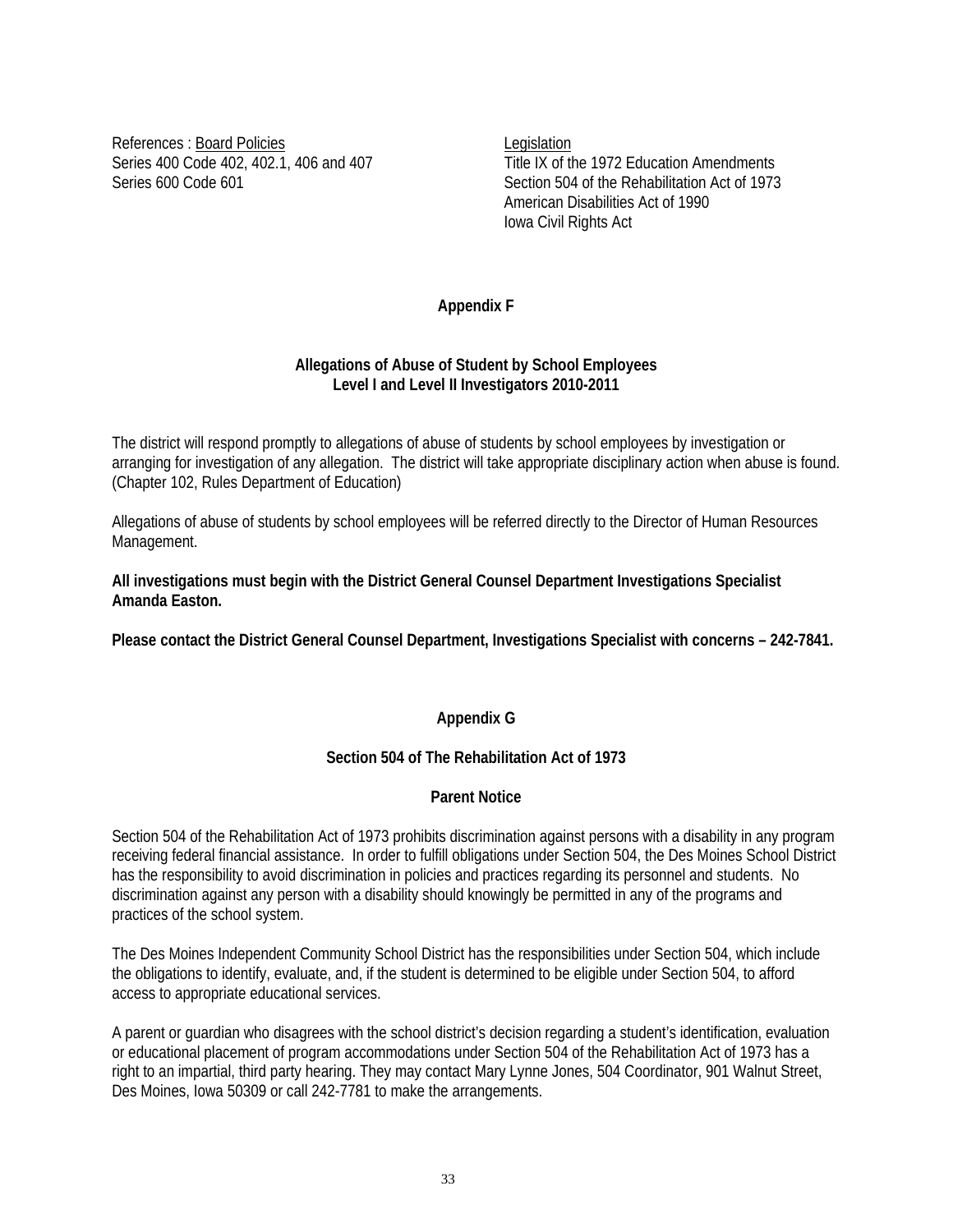## **Appendix H**

#### **Search and Seizure**

#### **May 2009**

#### **Code 519**

#### **Title: Search by School Staff Relating to Students, Protected Student Areas, Lockers, Desks, and Other School Facilities or Spaces**

- I. Searches of a student or protected student area.
	- A. A school official may search an individual student and a protected student area if:
		- 1. The official has reasonable grounds for suspecting that the search will produce evidence that a student has violated or is violating either the law, or a school rule or regulation, or any other reasonable expectation of student conduct, and
		- 2. The search is conducted in a manner which is reasonably related to the objectives of the search and which is not excessively intrusive in light of the age and gender of the student and the nature of the infraction.
	- B. All searches of students or protected student areas must be reasonably related in scope to the circumstances which gave rise to the need for the search and based upon consideration of relevant factors which include, but are not limited to, the following:
		- 1. The nature of the violation for which the search is being instituted.
		- 2. The age and gender of the student who may be searched, and
		- 3. The objectives to be accomplished by the search.
	- C. If a student is not or will not be present at the time a search of a protected student area is conducted, the student shall be informed of the search either prior to or as soon as is reasonably practicable after the search is conducted.
- II. Inspections of lockers, school desks and other provided spaces.
	- A. School officials may conduct periodic inspections of all, or a randomly selected number of, school lockers, desks, and other facilities or spaces owned by the school and provided as a courtesy to students. Periodic Inspections of school lockers, desks, or other facilities or spaces owned by the school and provided as a courtesy to a student may be conducted by a drug/contraband sniffing animal.
	- B. The furnishing of a school locker, desk, or other facility or space owned by the school and provided as a courtesy to a student shall not create a protected student area, and shall not give rise to an expectation of privacy on a student's part with respect to that locker, desk, facility, or space. Allowing a student to use a separate lock on a locker, desk, or other facility or space owned by the school and provided to the student shall not give rise to an expectation of privacy on a student's part with respect to that locker, desk, facility, or space.
	- C. Students are permitted to park on school premises as a matter of privilege, not a right and parking provided as a courtesy to students. The interior of a student's automobile on the school premises may be searched without a search warrant if there is reasonable suspicion that a student has violated or is violating the law, or has illegal, unauthorized, or contraband items contained inside.
	- D. Each year when school begins, all district schools shall provide written notice to all students and the students' parents, guardians, or legal custodians, informing them that school officials may conduct periodic inspections of school lockers, desks, and other facilities or spaces owned by the school and provided as a courtesy to students without prior notice. An inspection under this policy shall either occur in the presence of the student whose locker is being inspected or in the presence of at least one other person.